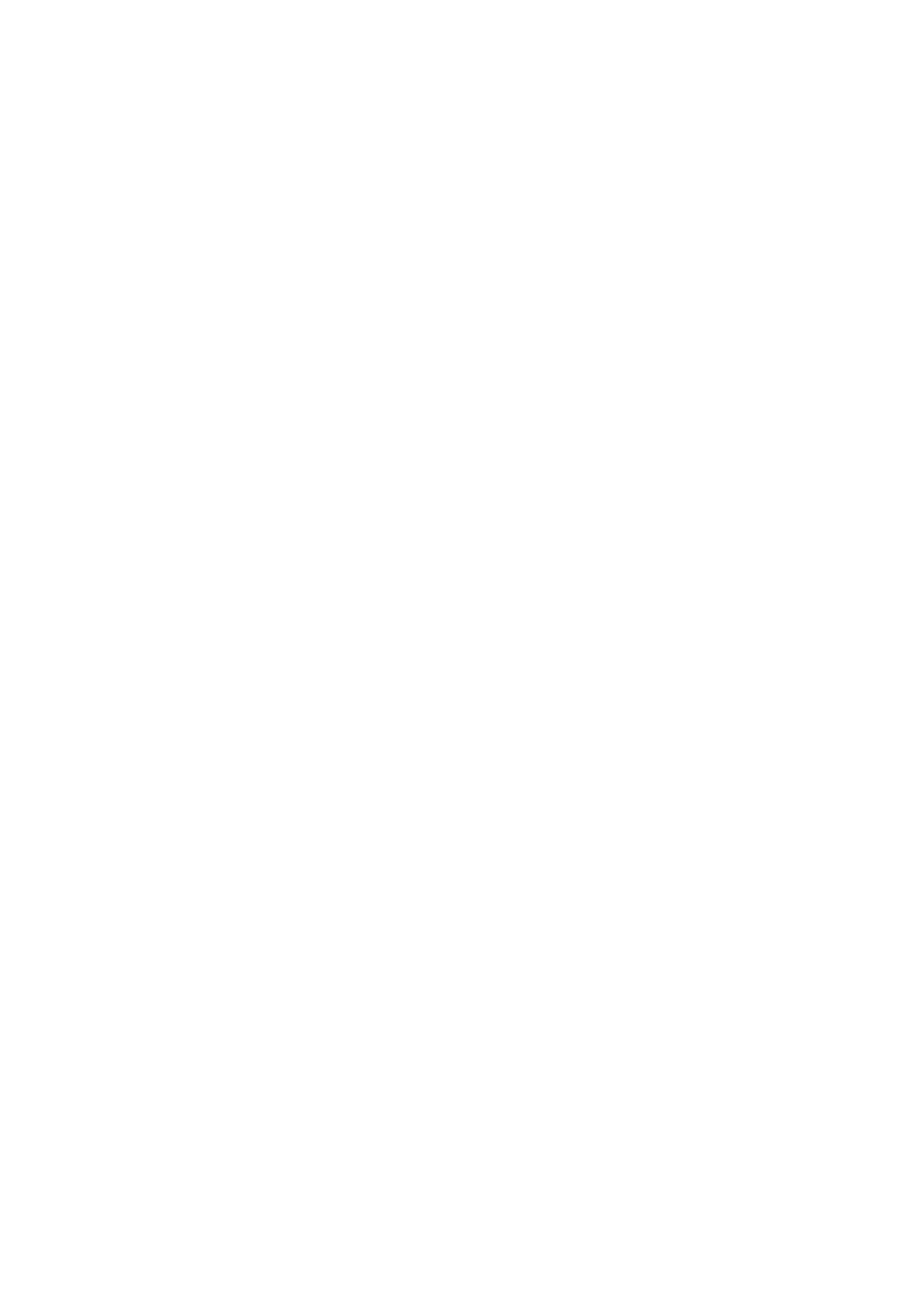# **In the case of Apostu v. Romania,**

The European Court of Human Rights (Third Section), sitting as a Chamber composed of:

Josep Casadevall, *President,* Luis López Guerra, Ján Šikuta, Dragoljub Popović, Johannes Silvis, Valeriu Gritco, Iulia Antoanella Motoc, *judges,* and Stephen Phillips, *Section Registrar,*

Having deliberated in private on 13 January 2015,

Delivers the following judgment, which was adopted on that date:

# PROCEDURE

1. The case originated in an application (no. 22765/12) against Romania lodged with the Court under Article 34 of the Convention for the Protection of Human Rights and Fundamental Freedoms ("the Convention") by a Romanian national, Mr Sorin Apostu ("the applicant"), on 13 April 2012.

2. The applicant was represented by Mr G. Mateuț, a lawyer practising in Cluj Napoca. The Romanian Government ("the Government") were represented by their Agent, Mrs C. Brumar, from the Ministry of Foreign Affairs.

3. The applicant complained, in particular, about the conditions of his detention in the Cluj police station detention facility, and in Gherla and Rahova Prisons. He also complained of inadequate conditions of transport from Gherla Prison to Rahova Prison on 12 January 2012. He further complained that he had been unable to confer in private with his lawyer in Gherla Prison, and that his private telephone conversations (not connected to the case) had been intercepted by the authorities and subsequently published in the press.

4. On 18 December 2012 the application was communicated to the Government.

5. The respondent Government filed written observations on the case. The applicant filed his observations and claims for just satisfaction outside the time-limit set by the Court.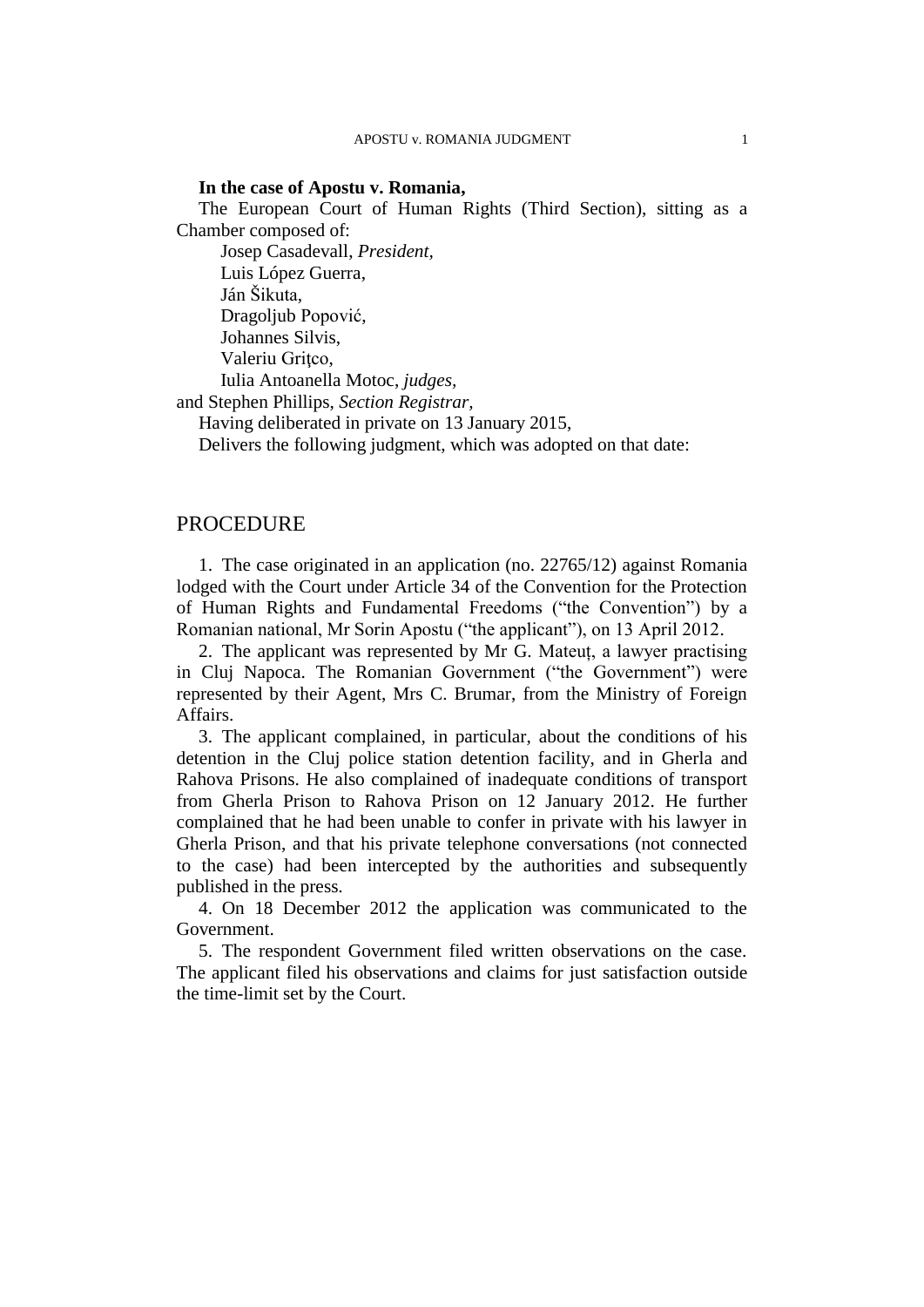# THE FACTS

# I. THE CIRCUMSTANCES OF THE CASE

6. The applicant was born in 1968 and lives in Târgu Mureș.

# **A. Criminal investigation against the applicant**

7. The Anti-Corruption Department of the Prosecutor's Office ("the DNA") started a criminal investigation against the applicant, his wife and three businessmen on suspicion of repeated corruption offences committed in his capacity as mayor of Cluj Napoca.

8. The prosecutor sought authorisation for the interception of the applicant's telephone calls. The transcripts of the intercepted telephone calls were admitted as evidence against the applicant.

9. On 9 November 2011 police officers belonging to the DNA carried out a search at the applicant's home. They carried out another search at the applicant's office at Cluj Napoca Town Hall.

10. The applicant was taken to the DNA's Cluj headquarters on the basis of a summons to appear before the investigative body.

11. Newspaper and television crews were present and the events were given widespread media coverage.

12. At about 8.50 p.m. on the same day the prosecutor ordered the applicant's remand in custody.

# **B. The applicant's pre-trial detention**

13. The applicant's pre-trial detention was ordered by an interlocutory judgment delivered the next day by the Cluj Court of Appeal. The court reasoned that it was necessary to stop the criminal activity of the applicant, who was allegedly preparing to commit a new corruption offence. The court also referred to the seriousness and the continuous nature of the offences. It stressed that the applicant had acted in his capacity as mayor when he had allegedly committed the offences. It concluded that the public would be shocked if the applicant were to be released. In assessing the concrete danger to public order if the applicant were released from detention, the court stressed that the offences had allegedly been committed over a long period of time (starting in 2009, when he had been appointed mayor, until the time of his arrest), that they were repetitive and that the perpetrator was a mayor in charge of protecting legal order. The court pointed out that as the applicant's wife was under investigation, the applicant having used her law firm to cash the money received as bribes, his release from prison would allow him to influence her position. It concluded that his release from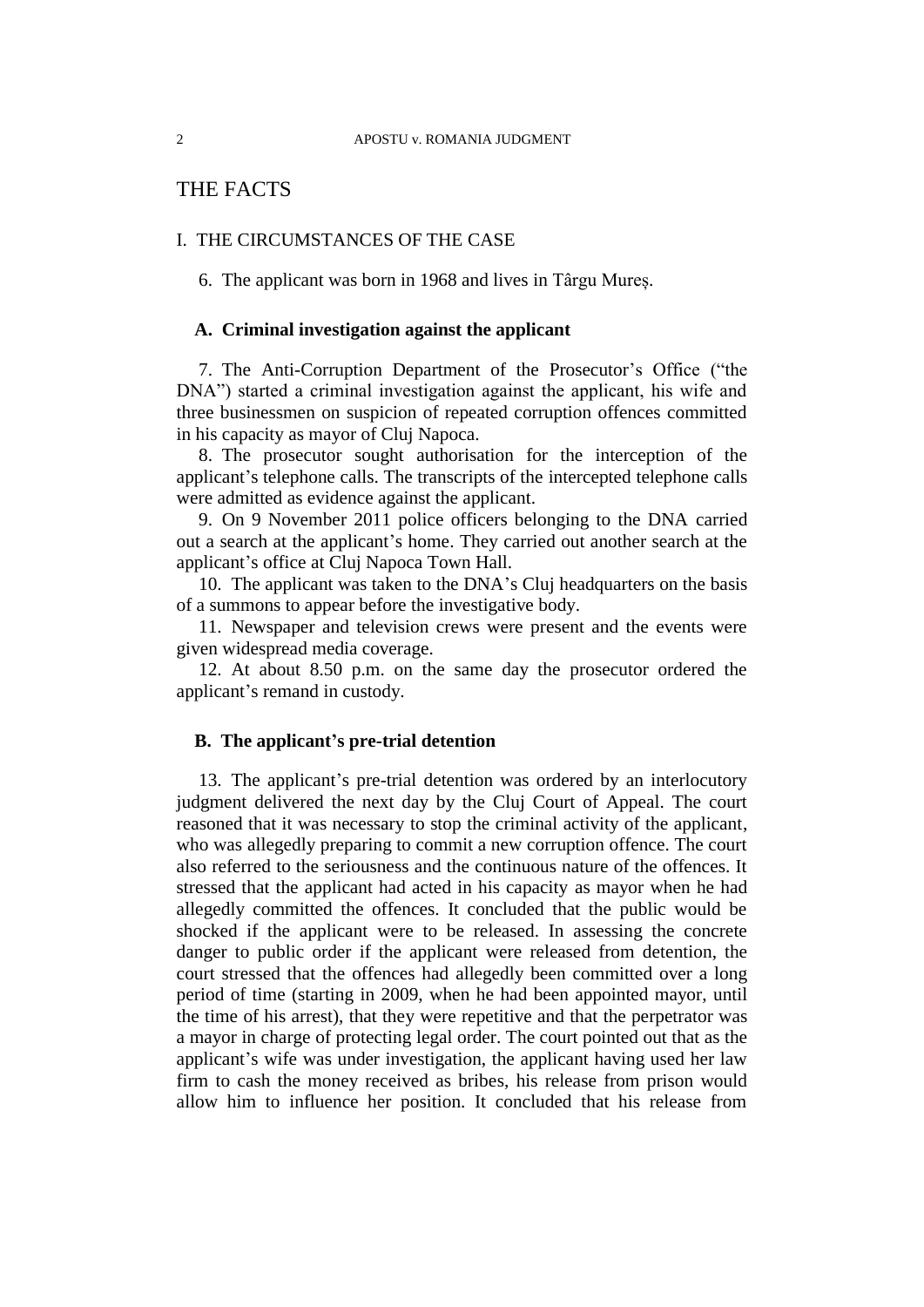detention would intimidate other persons in possession of information relevant for the investigation.

14. The applicant appealed. On 21 November 2011 the High Court of Cassation and Justice upheld the above judgment, holding that there were strong indications from the criminal investigation file that the accused had committed the crimes.

15. The applicant's pre-trial detention was regularly extended by interlocutory judgments of the Cluj Court of Appeal.

16. The court reasoned that the extensions were justified on account of the nature and severity of the offences for which the applicant was under investigation, and the fact that he might obstruct the course of justice by intimidating possible witnesses and the persons who had lodged complaints against him.

17. The applicant lodged appeals against the interlocutory judgments; all the appeals were dismissed by final decisions of the High Court of Cassation and Justice.

18. The applicant lodged several applications for his release from prison under judicial supervision. He mainly emphasised that he had a stable family, two minor children and an unblemished reputation. He also pointed out that he had been accused of non-violent crimes and had no criminal record.

19. The Cluj Court of Appeal dismissed the applicant's requests on the grounds that the evidence in the file pointed to a strong likelihood that he had committed the corruption-related offences. It held that such offences might attract a prison sentence longer than four years. It also held that releasing the applicant would give rise to a real danger to public order, given the circumstances in which the acts had been committed, and their consequences and social impact.

20. The applicant appealed, pointing out that his personal situation had changed, in that he was no longer the mayor of Cluj. The appeal court's decisions were upheld by the High Court of Cassation and Justice.

# **C. Criminal proceedings against the applicant**

21. On 30 November 2011 the investigation against the applicant was extended in connection with other offences allegedly committed by him, namely trading in influence, complicity in and incitement to money laundering, and complicity in and incitement to forgery.

22. On 22 December 2011 the prosecutor issued an indictment concerning five co-accused, including the applicant and his wife, and the case was registered with the Cluj Court of Appeal. The applicant was charged with passive corruption, and repeated complicity in and incitement to money laundering and forgery.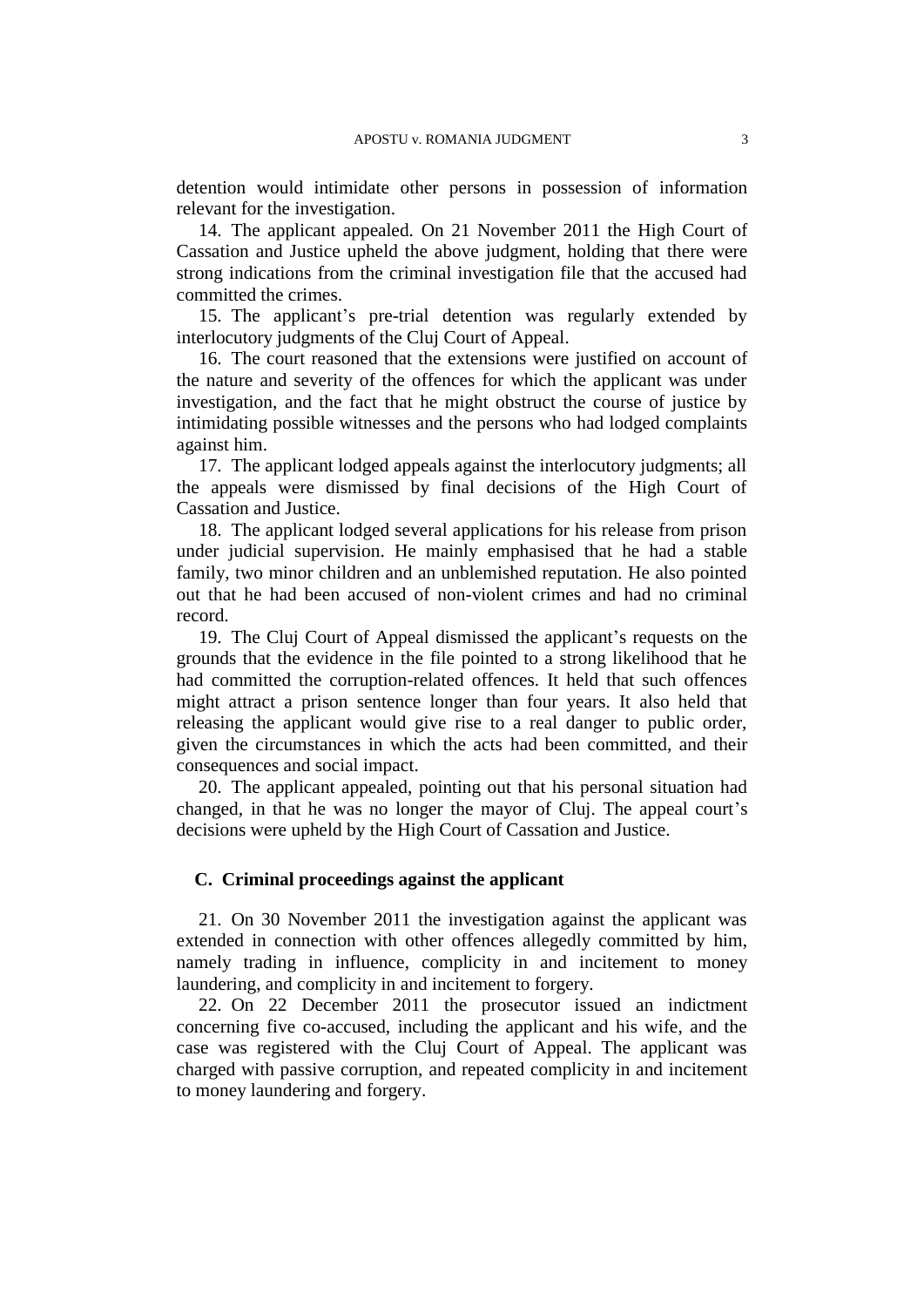23. Following a request lodged by the applicant, the High Court of Cassation and Justice decided on 20 February 2012 to transfer the file to the Târgu Mureș Court of Appeal in order to avoid any possible partiality on the part of the judges.

24. According to the latest information, the criminal proceedings are still pending.

# **D. Leak of information to the press from the investigation file**

25. Excerpts from conversations between the applicant and other defendants or third parties, which had been obtained through telephone tapping during a criminal surveillance operation conducted prior to the criminal prosecution, were subsequently published in several newspapers before the applicant and his co-accused had been committed for trial.

26. Even the headlines of the articles published in the press during that period referred to the fact that they contained excerpts of the recorded conversations. Thus on 16 December 2011, the newspaper *Evenimentul zilei*  published an article with the headline, "Exclusive: Shocking revelations in the Apostu file. The names of all the persons under investigation and new excerpts from the telephone conversations. Evidence that M. Apostu received clothes as a bribe" (*Exclusiv: Dezvăluiri tari din Dosarul Apostu. Surprize mari: numele tuturor celor cercetați și interceptări noi. Dovada că M. Apostu lua șpagă în haine*).

27. On 16 November 2011 the newspaper *Cancan* published an article with the headline, "Excerpts of intercepted phone conversations: Sorin Apostu, the mayor of Cluj, acknowledged that he had at home three telephones with pre-paid cards, in order not to be intercepted" (*Stenograme: Sorin Apostu, primarul Clujului, recunoaște că avea în casă trei telefoane cu cartele preplătite, ca să nu poată fi interceptate).*

28. On the same day another article containing excerpts of the applicant's recorded telephone conversations was published on the website of the newspaper *National*. It started with the following statement: "Pure coincidence, the excerpts of the telephone conversations offered for publication in the investigation of mayor Sorin Apostu for corruption-related offences stops, with suspense, exactly when the Romanian Prime Minister enters the scene".

29. The publication of excerpts from the applicant's recorded telephone conversations continued after the applicant had been committed for trial.

30. Other pieces of evidence from the prosecution file were likewise published and commented on in the press. On 18 December 2011 the newspaper *Ora de Cluj* published an article with the headline, "Complete document. The reasoning of the interlocutory judgment ordering the pre-trial detention of mayor Sorin Apostu and businessman C. S."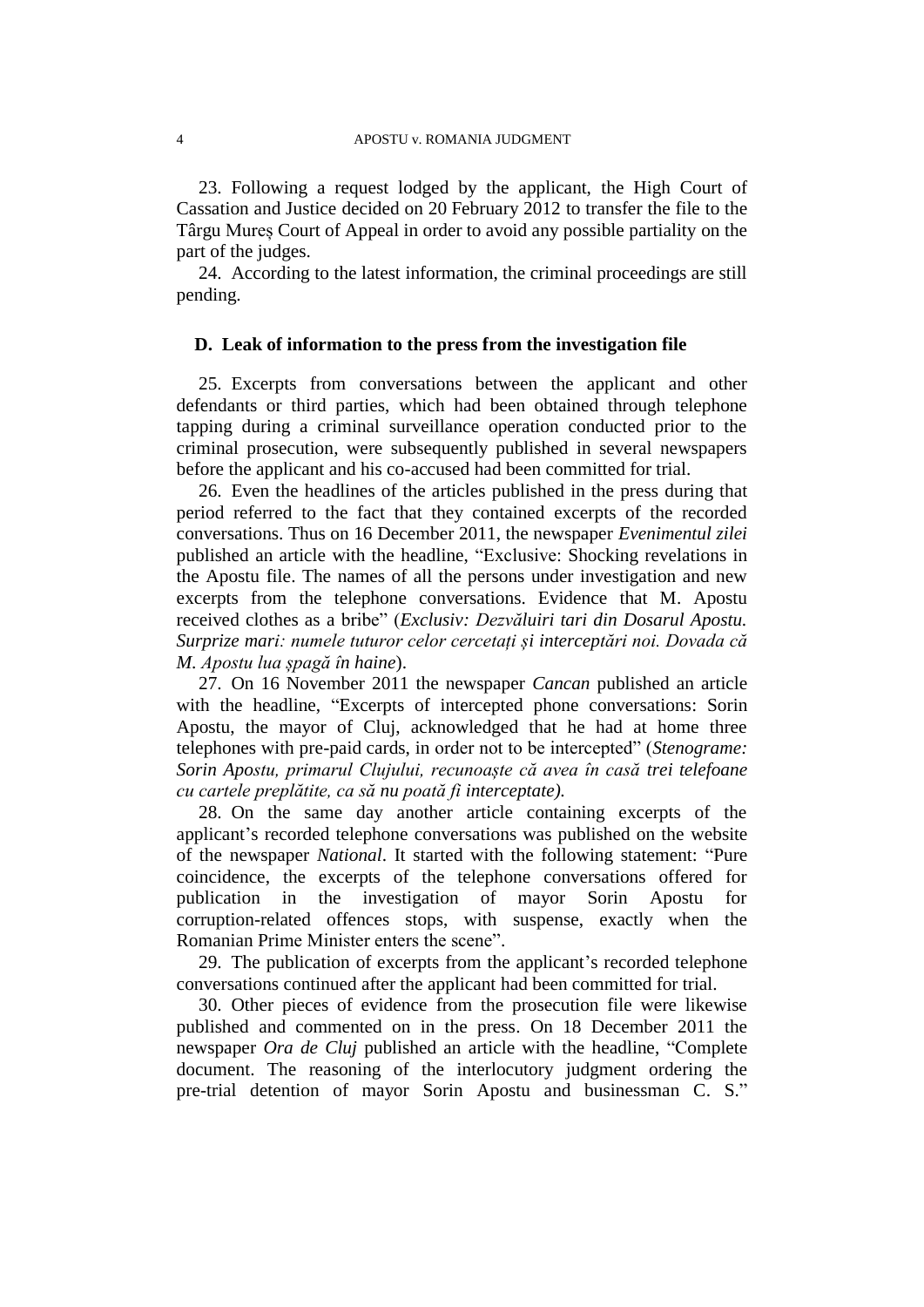(*Document integral. Motivarea sentinței de arestare a primarului Sorin Apostu și a omului de afaceri C. S.).*

31. Several press articles contained excerpts of telephone conversations between the applicant and persons not involved in the criminal proceedings. On 5 February 2012 *Ora de Cluj* published an article with the headline, "Interception. Three-way conversation: businessman S. D., mayor Sorin Apostu and driver J."

32. Many of the press articles referred to aspects of the applicant's private life without any connection to the criminal proceedings instituted against him. They were based on information found in his criminal file. On 6 February 2012 the newspaper *Cancan* published an article with the headline, "Juicy details from the private life of mayor Sorin Apostu! The mayor of Cluj, romance with a subordinate". Only a few days later, on 10 February 2012, the daily newspaper *Evenimentul zilei* published an article about a search carried out at the home of the mayor's subordinate with the headline, "Bombshell in the 'Apostu' file: five-hour search at home of his supposed sweetheart".

### **E. The applicant's conditions of detention**

# *1*. *Cluj Police Station*

33. The applicant was detained in the detention facility of Cluj police station between 9 November 2011 and 6 January 2012, except for two short periods (from 8 to 9 December and from 28 to 29 December 2011) when he was detained in the Bucharest central remand facility on account of his presence before the High Court of Cassation and Justice.

### **(a) The applicant's account**

34. The applicant claimed that he had been detained in a small cell measuring approximately five sq m with four tiers of bunk beds. Access to a toilet was very difficult as the toilets were in the corridor. The cell lacked natural light and ventilation and the smells from the sewage system were noxious.

### **(b) The Government's account**

35. The applicant was held in cell no. 2, which measured 6.97 sq m, and in cell no. 3, which measured 11.31 sq m. The first cell had two metal beds, foam mattresses, bedrolls, two metallic nightstands, a table and two chairs. The second cell had three metal beds and was similarly furnished. The applicant was detained alone in both cells. Moreover, he was allowed to keep a television set in the cell.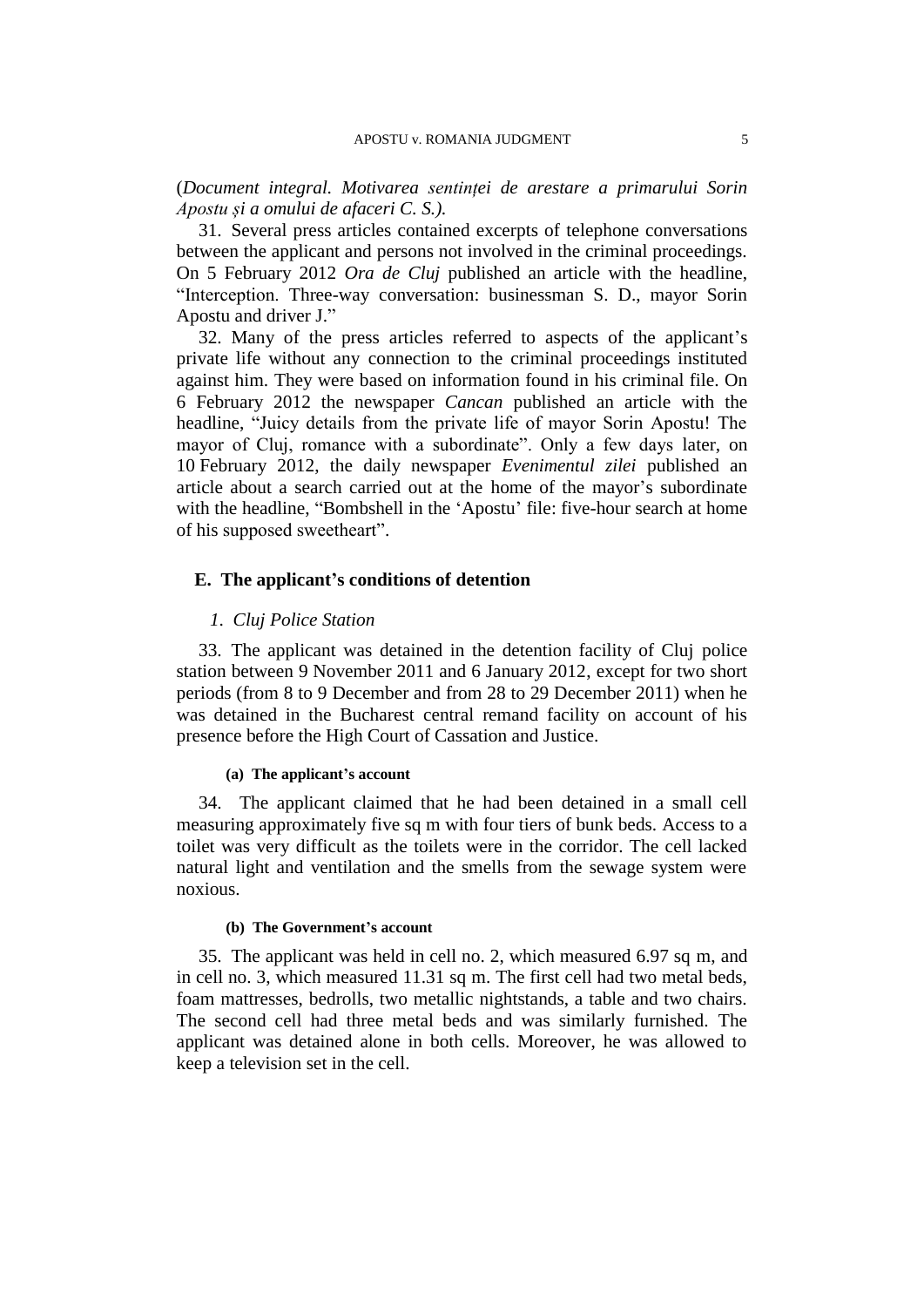36. The cells had natural and artificial light, and the applicant was allowed to use an extra lamp to improve the lighting. The cells were ventilated through windows covered with wire netting.

37. The sanitary facilities and the showers were in the corridor. The applicant had permanent access to the sanitary facilities and to the showers during daylight hours, whenever he requested it.

38. The time spent outside the cells was one hour per day.

## *2. Gherla Prison*

39. On 6 January 2012 the applicant was transferred to Gherla Prison. He was detained there for the following periods:

- between 6 and 12 January 2012;
- between 17 and 30 January 2012;
- between 16 February and 22 March 2012.

### **(a) The applicant's account**

40. The applicant complained of overcrowding. However, he did not mention the number of detainees in the cell or the size of the cell. He merely claimed that there were eighteen beds in the cell. He also claimed that the temperature had been very low and the conditions of hygiene poor. He had been allowed to take only two showers per week.

#### **(b) The Government's account**

41. On 9 January 2012 the applicant applied for protection as a vulnerable person under Article 7 § 5 of the Rules of Application of Law no. 275/2006. Subsequently, he carried out all activities separately from the other detainees.

42. The applicant was detained in four different cells:

- on 6 January 2012 he was detained in cell EG 5.3 in the hospital wing, which measured 15.26 sq m, contained three beds and which he shared with only one detainee;

- between 6 and 10 January 2012 he was detained in cell EG 1.7 in the quarantine wing, which measured 43.25 sq m, contained twenty-one beds and which he shared with two other detainees;

- between 10 and 12 January and 17 and 27 January 2012 he was detained in cell EG 1.4 in the quarantine wing, which measured 16.24 sq m, contained four beds and which he shared with two other detainees;

- between 27 and 30 January and 15 February and 22 March 2012 he was detained in cell EG 3.20, which measured 16.24 sq m, contained nine beds and which he shared with three other detainees.

43. The prison's central heating system was in good working order and ensured an appropriate temperature inside the prison. There were no registered complaints by the detainees in this respect.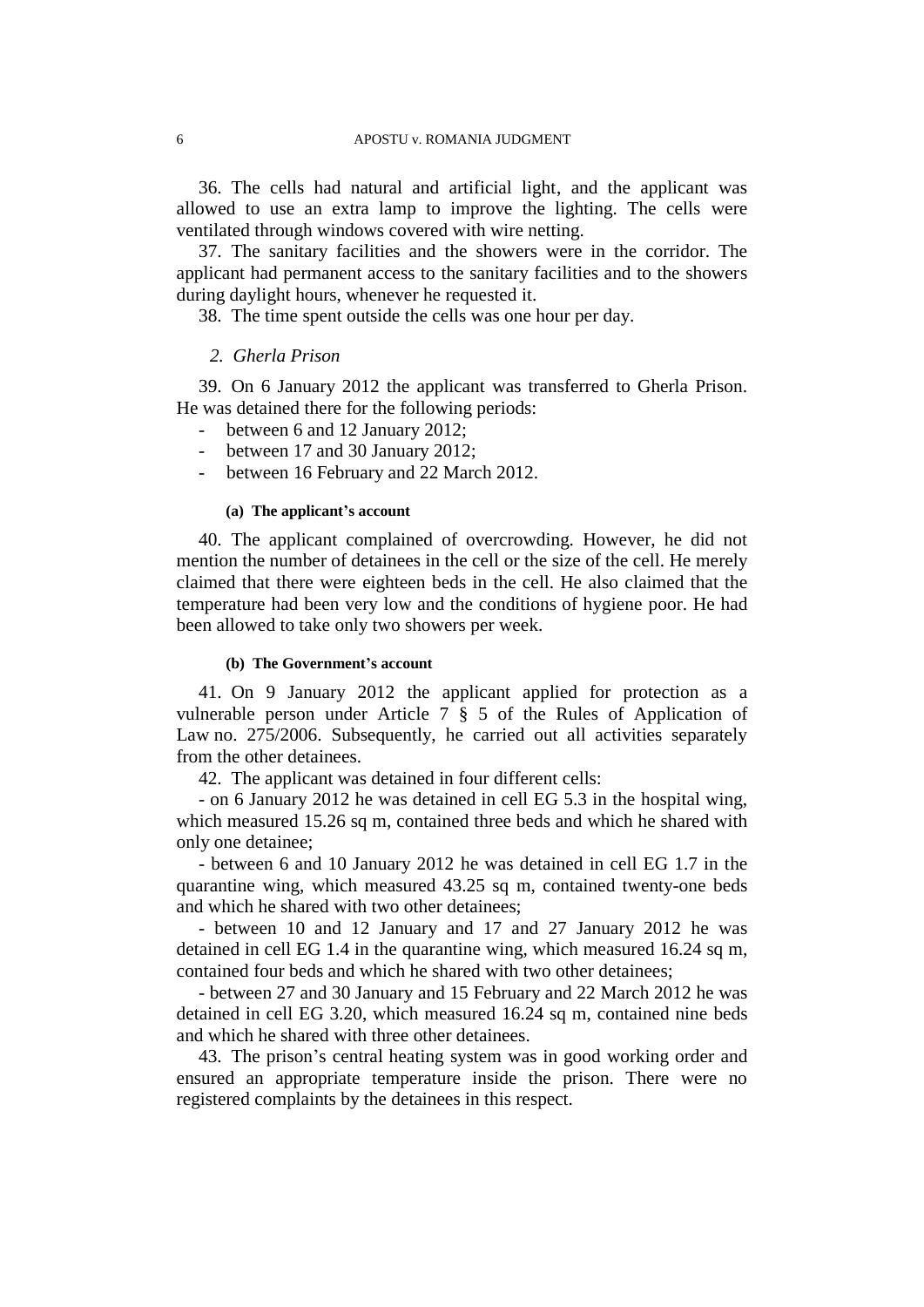44. The prisoners were entitled to two showers per week and the hygiene conditions were adequate.

45. The applicant spent two hours per day outside the cell.

### *3. Rahova Prison*

46. On 12 January 2012 the applicant was transported to Rahova Prison in order to attend a hearing of the High Court of Cassation and Justice in the appeal on points of law lodged by him against an interlocutory judgment. He spent five days in that prison.

### **(a) The applicant's account**

47. The applicant complained of overcrowding and very low temperatures in the cell. He claimed that the cell had had no heating and that he had had nothing to eat for about three days because food had been thrown into the cell by other detainees, who had made death threats against him.

#### **(b) The Government's account**

48. On 12 January 2012 the applicant was detained in cell no. 538, reserved for vulnerable persons, which measured 19.58 sq m and which he shared with seven other detainees.

49. Between 13 and 16 January 2012 the applicant was detained in cell no. 219, which measured 19.3 sq m and which he shared with only one other detainee.

50. The cells and sanitary facilities were ventilated through double windows. The heating of the cells was ensured by radiators connected to the prison's thermal station.

51. Food was served in the cells as the prison had no dining hall designed for persons under pre-trial detention. Food distribution was supervised by the prison staff and coordinated by the section head. The Government underlined that by placing the applicant in a cell for vulnerable detainees (persons who had held official functions), the prison authorities had complied with their obligation to take proper measures to ensure the safety of those persons.

52. All daily activities concerning the vulnerable detainees, as well as their transfer to the court, were carried out separately from other categories of detainee. Additional security measures were taken in respect of those persons.

53. The Government contended that the applicant had not lodged any complaint with the delegated judge against the prison staff or in connection with conflicts with other detainees during his detention in Rahova Prison.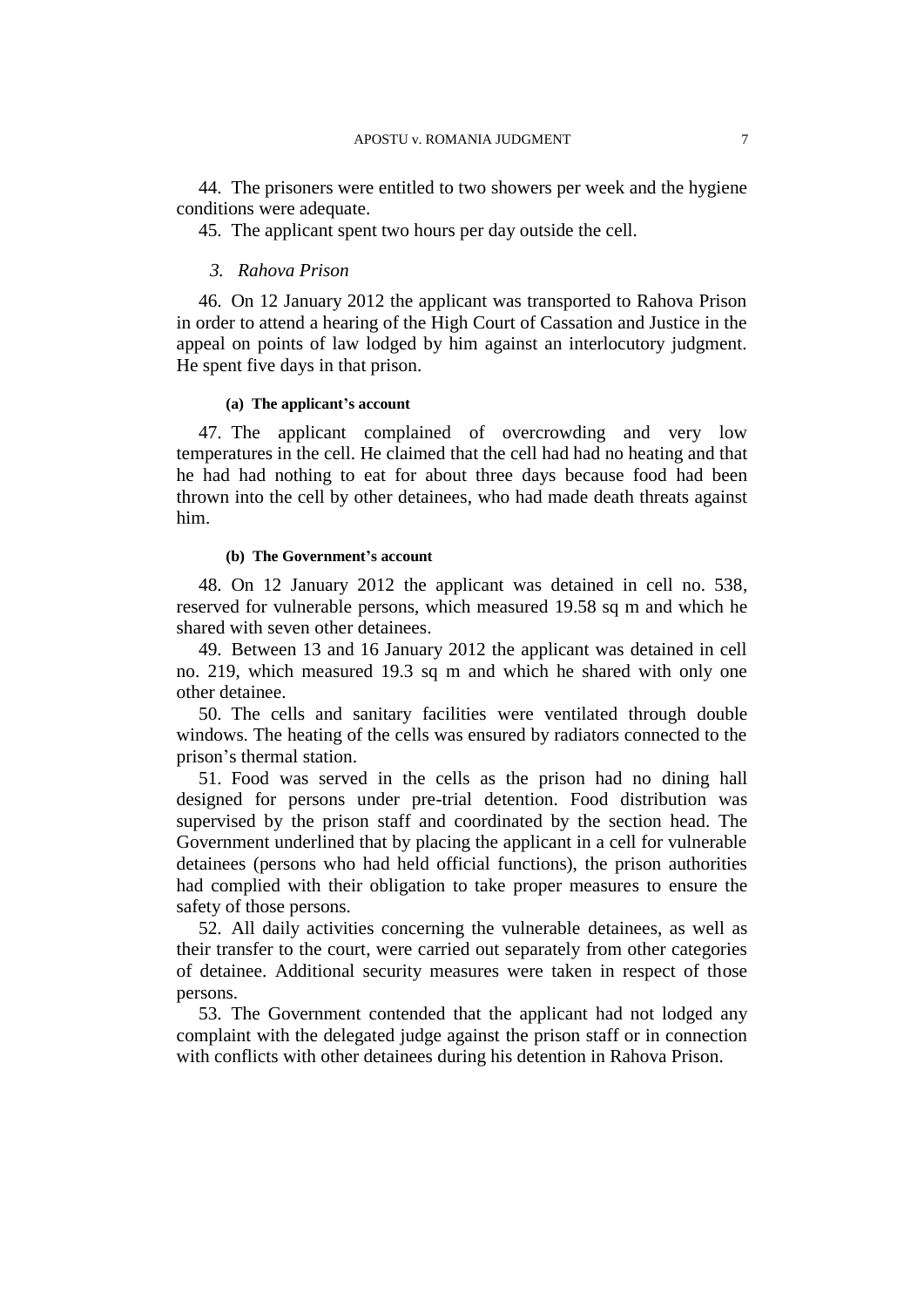### *4. Other prisons*

54. Between 30 January and 16 February 2012 the applicant was admitted to the hospital wing of Dej Prison.

55. On 22 March 2012 the applicant was transferred to Târgu Mureș Prison. He did not complain about the conditions of his detention in Târgu Mureș Prison.

# **F. The applicant's transportation from Gherla Prison to Rahova Prison**

56. On 12 January 2012 the applicant was transported from Gherla Prison to Rahova Prison.

### *1. The applicant's account*

57. The applicant complained of the inappropriate conditions in which he had been transported in a prison van for about seventeen hours on 12 January 2012. He claimed that the prison van had been overcrowded and that the natural ventilation of the van through the hatches had been insufficient. He also complained that the van had not been heated and had had no windows or internal lighting, and that he had had no opportunity to use the toilet during the journey.

58. The applicant also alleged that he had been deprived of food and water during transportation.

59. The applicant lodged a complaint with the prison authorities regarding the conditions in which he had been transported from Gherla Prison to Rahova Prison. In a letter of 22 February 2012 the National Administration of Prisons acknowledged that he had been transported in a small-capacity van belonging to Gherla Prison, as the prison did not have at its disposal another van.

# *2. The Government's account*

60. According to the Government, a special journey was for the applicant and a co-defendant in order to ensure their attendance at the hearing scheduled by the High Court and Cassation for the following day. The vehicle left Gherla Prison at 5 p.m. on 12 January 2012 and arrived at Rahova Prison at 1.30 a.m. on 13 January 2012. The vehicle was fully equipped and adapted for detainees. On 12 January 2012 the applicant and his co-defendant were the sole detainees transported.

61. The vehicle disposed of a heating system. The applicant benefitted from space, light and an adequate temperature. He was provided with water and food in conformity with the applicable regulation and had been allowed to carry three pieces of personal luggage and an object of value.

62. Smoking was forbidden during the transportation.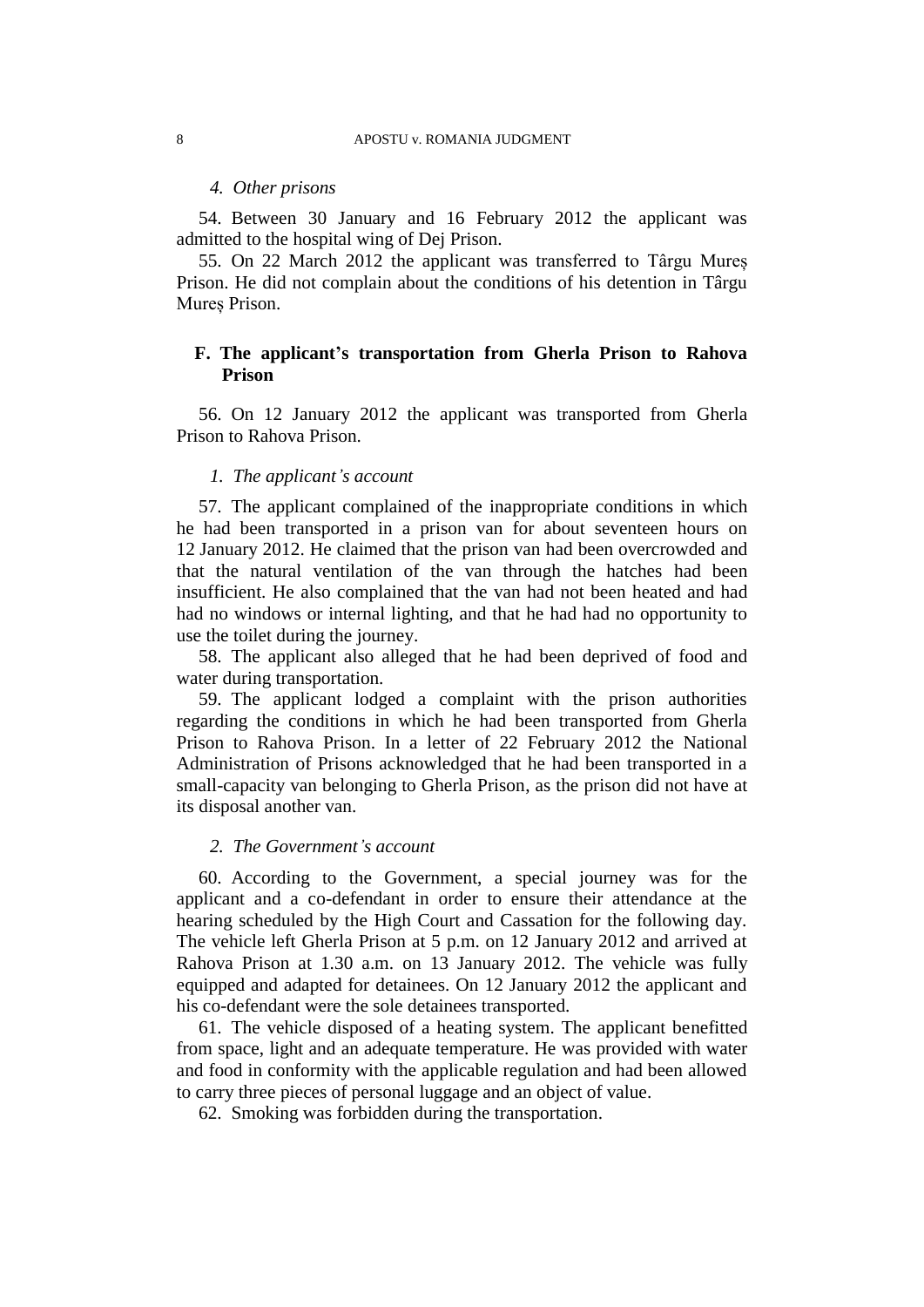### **G. The applicant's complaints to the domestic authorities**

63. On 26 January 2012 the applicant lodged a request with the Gherla Prison authorities, asking them to ensure that he had appropriate conditions for preparing his defence in the presence of his lawyer. He alleged that under the current conditions he had been unable to consult the file and have direct contact with his lawyer. In a letter submitted to the prison authorities the following day he asked for direct contact with his lawyer, since at that time he had been separated from his lawyer by a glass partition and had had to speak through a microphone. He lodged another similar request on 20 March 2012.

64. The prison authorities justified the applicant's separation from his lawyer by a glass partition by citing the existing legal provisions.

# II. RELEVANT LAW AND PRACTICE

# *1. Relevant international and domestic reports concerning the material conditions of detention in Romanian prisons*

65. Excerpts from the relevant international and domestic reports concerning the situation in Romanian prisons are given in *Iacov Stanciu v. Romania* (no. 35972/05, §§ 125-129, 4 July 2012).

66. There is no CPT report concerning Cluj police station detention facility. However, the Romanian Helsinki Committee visited that establishment on 25 September 2013. The report prepared following its visit indicated that the detention facility was located in the basement of the building. Therefore there was no natural light and ventilation. As the sewage system was too old often the entire basement was flooded making the smell in the cells unbreathable. The cells did not have toilets and the detainees had to ask the police officers to accompany them to the toilets during the day and to use a bucket in the presence of the other detainees during the night. It also noted the lack of running water.

# *2. Rules of application of Law no. 275/2006*

67. The rules of application of Law no. 275/2006 (*Regulament de aplicare a Legii nr. 275/2006 privind executarea pedepselor şi a măsurilor dispuse de organele judiciare în cursul procesului penal*), applicable primarily to the detention of convicted persons, were published in the Official Bulletin on 16 January 2007. They were amended by Government Ordinance HG 1113/2010, published on 14 December 2010. The relevant provisions of the above rules concerning the protection of vulnerable detainees state as follows: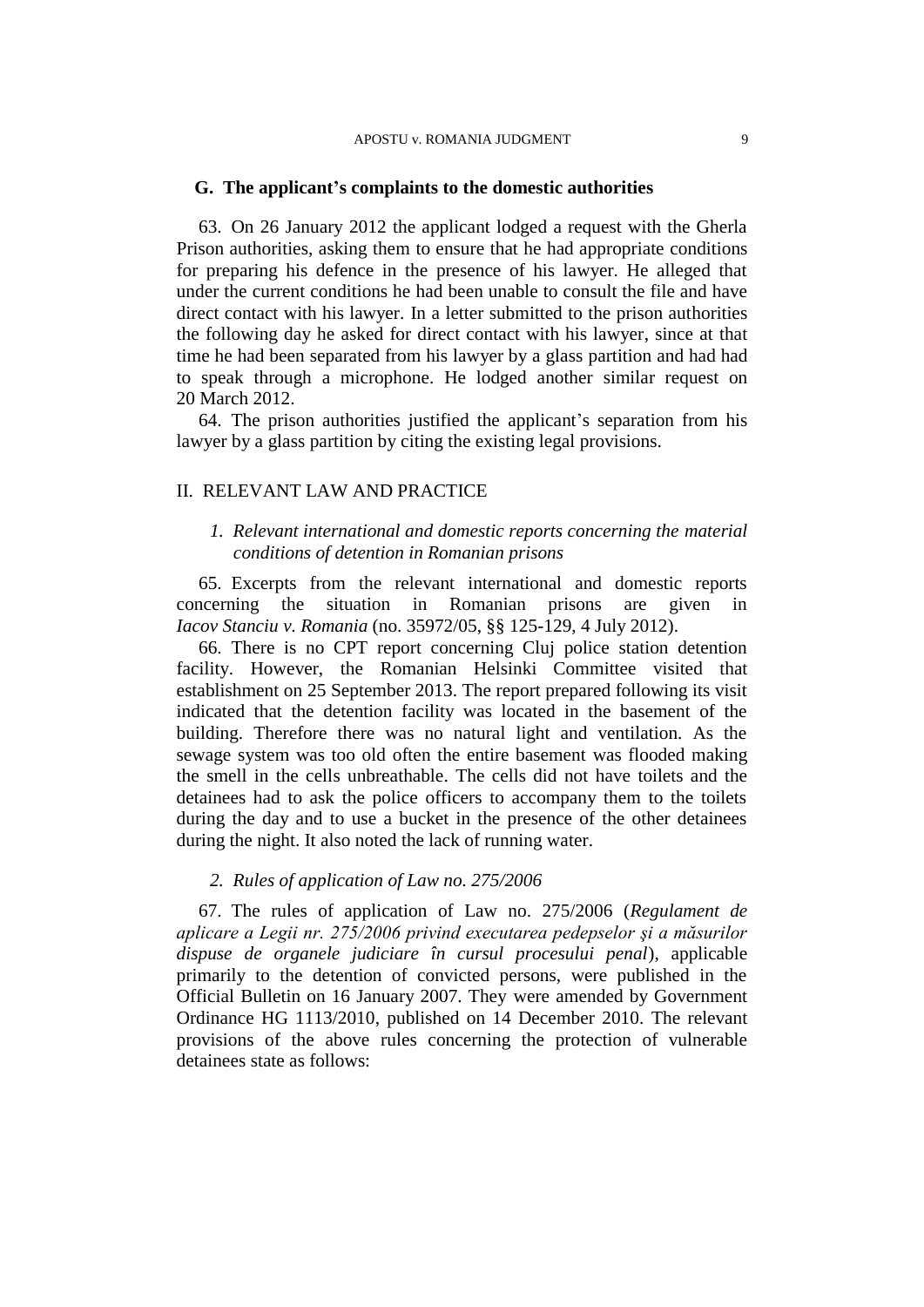#### **Article 7**

(5) Where justifiable, functional areas of the detention facility may be set aside for the protection of detainees who may be considered as vulnerable, such as sexual minorities or any other category of persons protected under anti-discrimination legislation. A detainee shall be transferred to such an area only at his or her own request and shall remain there only for as long as considered necessary for his or her protection.

#### **Article 80**

"Security measures, as well as measures ensuring ... adequate protection of the vulnerable detainees ... shall be observed in the allocation of detainees to sections and cells."

# *3. Ministry of Justice Order no. 2714/C of 20 October 2008, as amended on 28 December 2010*

68. Under Article 2 § 2 persons detained pending trial may receive visits in a partitioned room. Article 2 § 4 provides that visits in a room without a partition may exceptionally be allowed, with the approval of the director of the detention facility, under the conditions set out in Article 38 § 4.

69. Article 5 § 1 provides that detainees may be visited by their defence lawyer at any time. Article 5 § 4 stipulates that meetings with defence lawyers must be confidential and be performed under supervision in special areas with partitions that limit physical contact but allow for the transmission of documents. Supervision must be only visual, as listening to conversations carried out in those areas is prohibited.

# *4. Code of Criminal Procedure*

70. Under Article 250 of the Code of Criminal Procedure, as in force at the material time, an accused person may not familiarise him or herself with the prosecution file until the end of the criminal prosecution. It follows from the Articles regulating criminal investigation and prosecution that before that date, the content of the criminal file is not public.

# *5. Best practice guidelines for the cooperation of courts and prosecutors' offices with the media*

71. The Superior Council of the Magistracy (*Consiliul Superior al Magistraturii* – "the SCM") has adopted best practice guidelines for the cooperation of courts and prosecutors' offices with the media. The document was published on the SCM's website and was communicated to all courts and prosecutors' offices.

Recommendation no. 5 § 4 of those guidelines reads as follows:

"Information released to journalists may not jeopardise the judicial proceedings, the principle of confidentiality or any other right recognised by domestic laws or by international treaties on fundamental rights to which Romania is a party."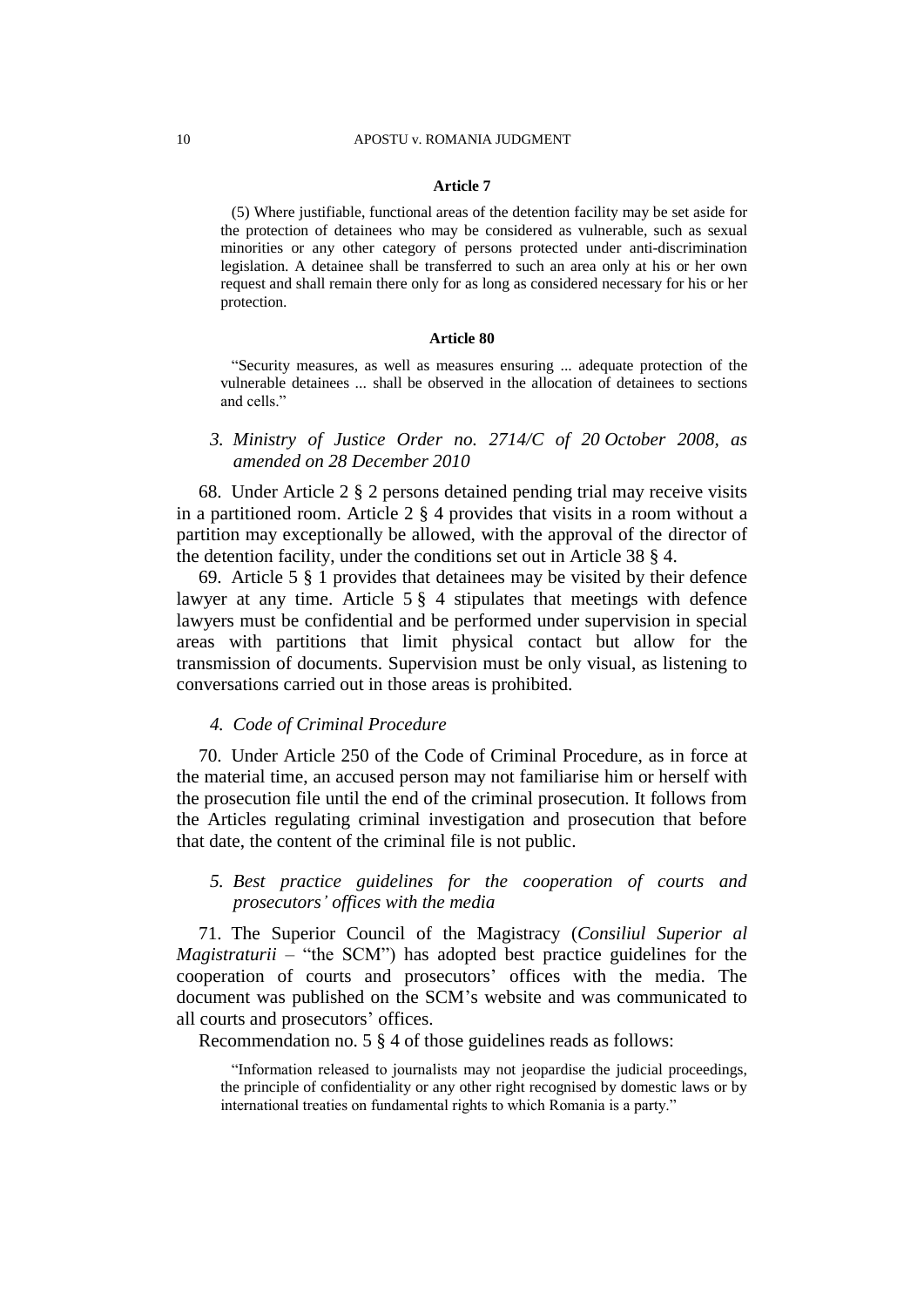On the question of access to the file, recommendation no. 9 of the guidelines provides:

"(1) Journalists may not study the files during the criminal prosecution stage [*în faza de urmărire penală*], unless the law or the internal regulations allow for it.

(2) During court proceedings the files and the records concerning the court's activities are public and may be consulted by any person who can justify a legitimate interest, and by journalists ... Exempted from this rule are ... files concerning ... proceedings for the confirmation and authorisation of telephone interceptions and the recordings thereof; [these files] may only be consulted by the prosecutor, the parties, and experts and interpreters appointed in the cases concerned."

72. The internal regulations of the courts were adopted by the SCM on 22 September 2005 and first published in Official Bulletin no. 958 of 28 October 2005. The relevant provisions on the publicity of case files applicable at the time of the facts of the present case state as follows:

#### **Article 92**

"(2) Files and records concerning a court's activities are public and may be consulted by any person who can justify a legitimate interest ... requests made by journalists will be examined by the spokesperson ...

(6) Files concerning ... proceedings for the confirmation and authorisation of telephone interceptions and recordings may only be consulted by counsel, the parties, and experts and interpreters appointed in the relevant cases in accordance with the applicable regulations ..."

#### **Article 104**

"(1) The clerk of the court will be present in the hearing room half an hour before the beginning of the court hearing, to enable the files to be consulted ..."

# *6. Recommendation Rec (2006)2 of the Committee of Ministers to member states on the European Prison Rules*

73. The Recommendation, insofar as relevant, reads as follows:

"23.1 All prisoners are entitled to legal advice, and the prison authorities shall provide them with reasonable facilities for gaining access to such advice. ...

23.4 Consultations and other communications including correspondence about legal matters between prisoners and their legal advisers shall be confidential. ...

23.6 Prisoners shall have access to, or be allowed to keep in their possession, documents relating to their legal proceedings."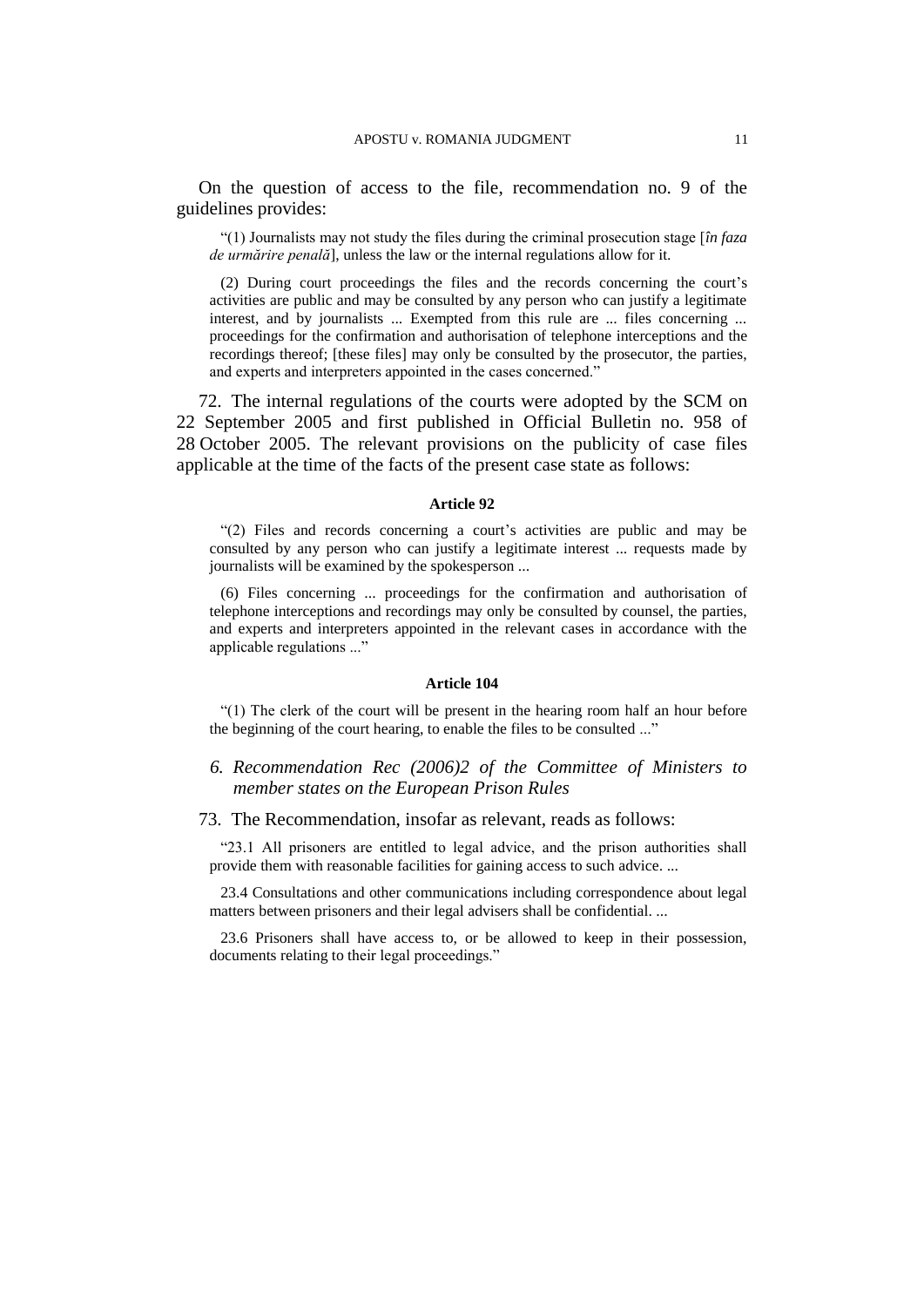# THE LAW

# I. ALLEGED VIOLATION OF ARTICLE 3 OF THE CONVENTION

74. The applicant complained about the conditions of his detention on the premises of the Cluj police station and in Gherla and Rahova Prisons, especially with regard to overcrowding, lack of natural light, heating and ventilation. He also complained of the inappropriate conditions in which he had been transported from Gherla Prison to Rahova Prison on 12 January 2012.

He relied on Article 3 of the Convention, which reads as follows:

"No one shall be subjected to torture or to inhuman or degrading treatment or punishment."

### **A. Complaint concerning the material conditions of detention**

75. The Government argued that the applicant's complaint relating to the conditions of his detention on the premises of the Cluj police station and in Gherla and Rahova Prisons should be dismissed as manifestly ill-founded. In this connection they pointed out that the applicant had benefitted from personal space in accordance with the CPT's requirements of 4 sq m per person. Moreover, he had benefitted from special status as a vulnerable person. They acknowledged that just for one day, on 12/13 January 2012, the applicant had shared his cell with seven other detainees, but insisted that that situation had remained an isolated problem.

76. As regards the material conditions of detention on the premises of the Cluj police station, the Government submitted that the CPT report of 2010 and the case *Viorel Burzo v. Romania* (nos. 75109/01 and 12639/02, 30 June 2009) related to a situation that had prevailed before the applicant's detention in the police facilities and no longer corresponded to the current circumstances.

77. The Government maintained that as regards the ventilation, lighting and heating of the cells, the prison authorities had provided the applicant with adequate conditions of detention.

78. The Court reiterates that ill-treatment must attain a minimum level of severity if it is to fall within the scope of Article 3 of the Convention. It has emphasised on many occasions that the State must ensure that a person is detained in conditions which are compatible with respect for his human dignity, and that the manner and method of the execution of the measure do not subject him to distress or hardship of an intensity exceeding the unavoidable level of suffering inherent in detention (see *Kudła v. Poland*  [GC], no. 30210/96, § 94, ECHR 2000-XI).

79. When assessing conditions of detention, account has to be taken of the cumulative effects of those conditions, as well as of specific allegations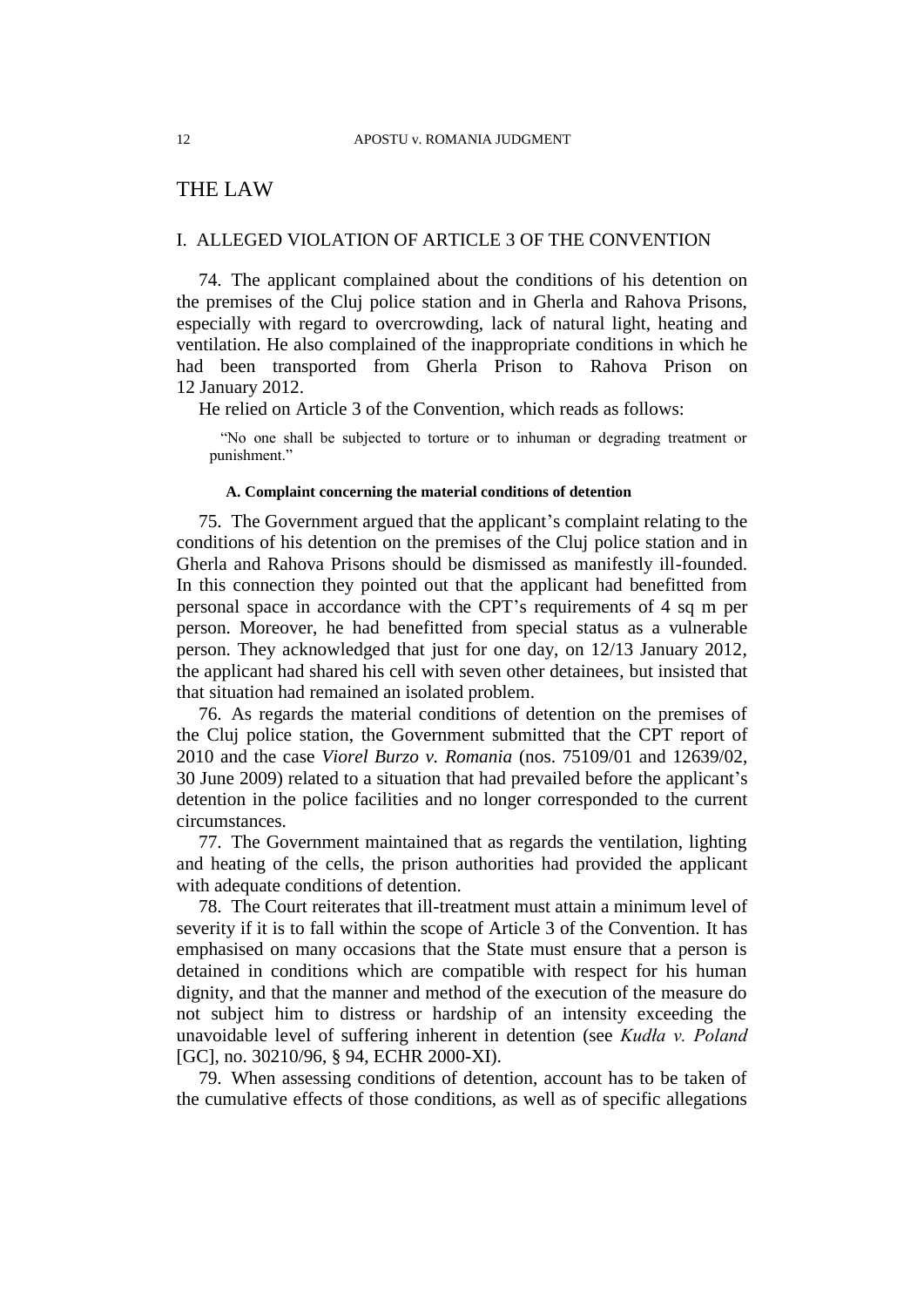made by an applicant (see *Dougoz v. Greece*, no. 40907/98, § 46, ECHR 2001-II). An extreme lack of space in a prison cell weighs heavily as an aspect to be taken into account for the purpose of establishing whether the impugned detention conditions were "degrading" from the point of view of Article 3 of the Convention. In its previous cases where applicants had less than 4 sq m of personal space at their disposal, the Court has found that the overcrowding was so severe as to justify of itself a finding of a violation of Article 3 (see, among many other authorities, *Sulejmanovic v. Italy*, no. 22635/03, § 51, 16 July 2009, and *Lind v. Russia*, no. 25664/05, § 59, 6 December 2007). By contrast, in other cases where overcrowding was not so severe as to raise in itself an issue under Article 3, the Court has noted other aspects of physical conditions of detention as being relevant for its assessment of compliance with that provision. Such elements have included, in particular, the availability of ventilation, access to natural light or air, adequacy of heating arrangements, compliance with basic sanitary requirements and the possibility of using the toilet in private (see case-law cited in *Orchowski v. Poland*, no. 17885/04, § 122, 22 October 2009).

80. As regards evidence relating to the physical conditions of detention, the Court notes that such information often falls within the knowledge of the domestic authorities. Accordingly, applicants might experience certain difficulties in procuring evidence to substantiate a complaint in that connection. Nonetheless, in such cases applicants may well be expected to submit at least a detailed account of the facts complained of and provide – to the greatest possible extent – some evidence in support of their complaints (see *Visloguzov v. Ukraine*, no. 32362/02, § 45, 20 May 2010).

81. Turning to the present case, the Court notes that the applicant complained about the conditions of his detention in the Cluj police station detention facility and in Gherla and Rahova Prisons. Having regard to the detailed information supplied by the Government, the Court finds that the personal space available to the applicant in most of the cells in which he was held was not less than 4 sq m. Only for a few hours, on 12/13 January 2012, in Rahova Prison, was the applicant detained in a cell measuring 19.58 sq m (see paragraph 48 above), which he shared with another seven detainees.

82. However, as regards other aspects of the material conditions of the applicant's detention, the Court considers that, in comparing each party's submissions regarding the hygiene conditions with the findings of the Romanian Helsinki Committee in respect of the Cluj police station detention facility (see paragraph 66 above), even in those circumstances the applicant was deprived of the ability to maintain adequate level of personal hygiene in prison.

83. Moreover, the Court is not convinced that the applicant's cells in Rahova and Gherla Prisons were adequately heated. In this connection, the Court notes that the Government submitted that both prison facilities were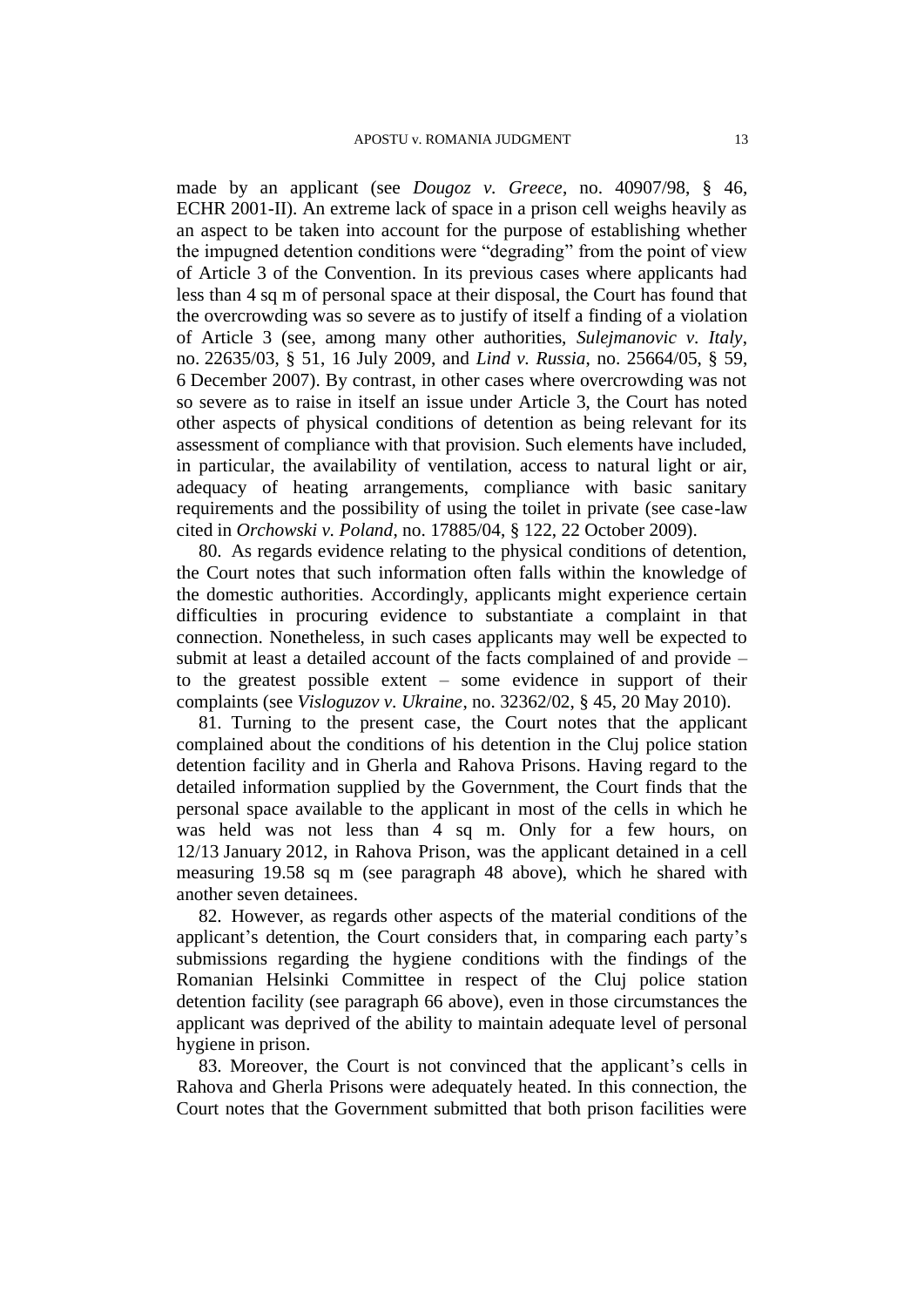fitted with central heating systems. However, they failed to provide any information in respect of the number of hours per day the heating systems were actually operational and about the average temperature the system operated at and in the cells. Consequently, the Court concludes that during his detention in these two prisons the applicant was not provided with adequate heating (see *Mihai Laurenţiu Marin v. Romania*, no. 79857/12, § 32, 10 June 2014).

84. The Court concludes that the physical conditions of the applicant's detention caused him harm that exceeded the unavoidable level of suffering inherent in detention and have thus reached the minimum level of severity necessary to constitute degrading treatment within the meaning of Article 3.

There has accordingly been a violation of Article 3 of the Convention in respect of the physical conditions of the applicant's detention.

# **B. Complaint concerning the transport conditions from Gherla Prison to Rahova Prison**

85. The Government contended that the applicant's allegations were unsubstantiated and at variance with the information submitted by the National Prisons Administration. In this connection, they submitted that on 12 January 2012 only the applicant and another detainee (his co-defendant in the criminal proceedings) had been transported. The Government also contended that the applicant had benefitted from space, light and an adequate temperature.

86. Firstly, the Court notes that the applicant's account of the conditions in which he was transported from Gherla Prison to Rahova Prison differs considerably from the Government's account.

87. The Court further notes that none of the applicant's allegations in this respect are sufficiently established. He failed to submit any convincing details or any statements from other inmates to corroborate his allegations.

88. Having regard to the parties' submissions, the Court is not convinced that the conditions in which the applicant was transported from Gherla Prison to Rahova Prison subjected him to distress or hardship of an intensity exceeding the unavoidable level of suffering inherent in detention, and takes the view that his health and well-being were in fact secured.

89. It follows that this part of his complaint is manifestly ill-founded and must be rejected in accordance with Article 35 §§ 3 and 4 of the Convention.

# II. ALLEGED VIOLATION OF ARTICLE 5 § 4 OF THE CONVENTION

90. The applicant complained that while he had been detained in Gherla Prison he had been denied the possibility of discussing with his lawyer issues directly relevant to his defence and to challenging his remand in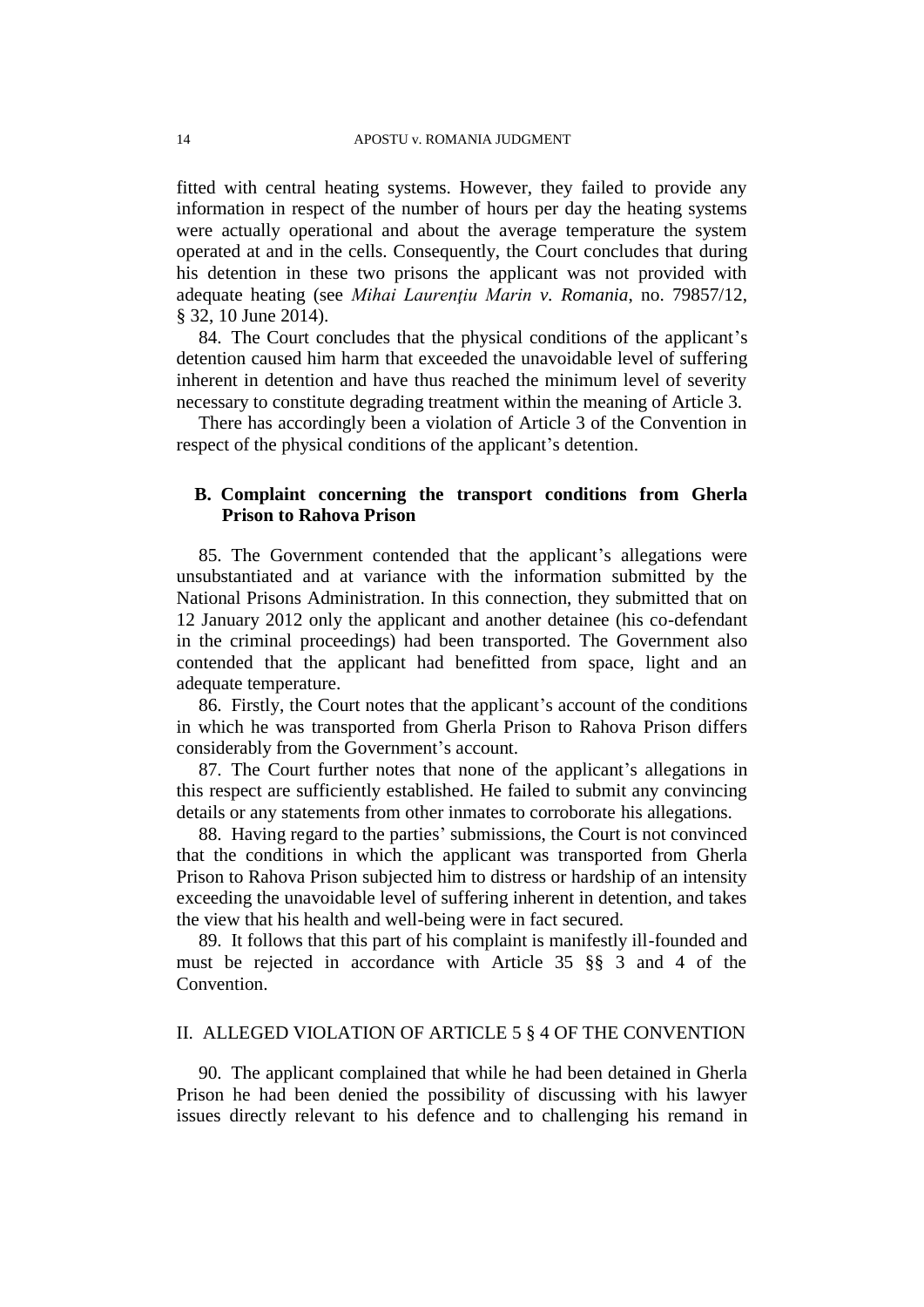custody, without being separated by a glass partition, which had affected his right to defence. He also alleged that the conversations with his lawyer, conducted through the glass partition, had been overheard or possibly even recorded. He relied on Article 5 § 4 of the Convention, which reads as follows:

"4. Everyone who is deprived of his liberty by arrest or detention shall be entitled to take proceedings by which the lawfulness of his detention shall be decided speedily by a court and his release ordered if the detention is not lawful."

91. The Government raised an objection of non-exhaustion of domestic remedies. They argued that the applicant had not complained to the investigating prosecutor that he had had difficulties in preparing his defence. They also contended that the applicant had not lodged a complaint with the delegated judge from Gherla Prison on the basis of Article 61 of the Rules of Application of Law no. 275/2006 and Article 1 § 4 of Order no. 2714/C/2008, as amended, taken in conjunction with Article 38 of Law no. 275/2006.

92. As regards the merits of the complaint, the Government contended that the visits received by the applicant from his defence lawyer had taken place in compliance with the applicable law. They also argued that domestic law ensured the right to confidential meetings with a lawyer without any limitation on their number and duration, and that the meeting room had not been equipped with any technical means of recording or listening. The meetings with the defence lawyer had been confidential and performed under supervision in organised spaces. The glass partitions were designed to limit personal contact, but to allow the transmission of documents. The supervision was only visual, as listening to conversations in such spaces was not permitted.

93. As regards the Government's objection of non-exhaustion of domestic remedies, the Court notes that the applicant lodged two complaints with the Gherla Prison authorities, claiming that because of the glass partition he had been hindered from having confidential discussions and exchanging documents with his lawyer (see paragraph 63 above). However, it finds that it is not necessary to examine the said objection, as the complaint is in any event inadmissible for the following reasons.

94. The Court notes that the applicant's complaint concerns the difficulties he had encountered in challenging his remand in custody. In this connection the Court reiterates that by virtue of Article 5 § 4 an arrested or detained person is entitled to bring proceedings for the review by a court of the procedural and substantive conditions which are essential for the "lawfulness", in the sense of Article  $5 \& 1$ , of his or her deprivation of liberty (see *Brogan and Others v. the United Kingdom*, 29 November 1988, § 65, Series A no. 145-B). Although it is not always necessary that the procedure under Article 5 § 4 be attended by the same guarantees as those required under Article 6 § 1 of the Convention for criminal or civil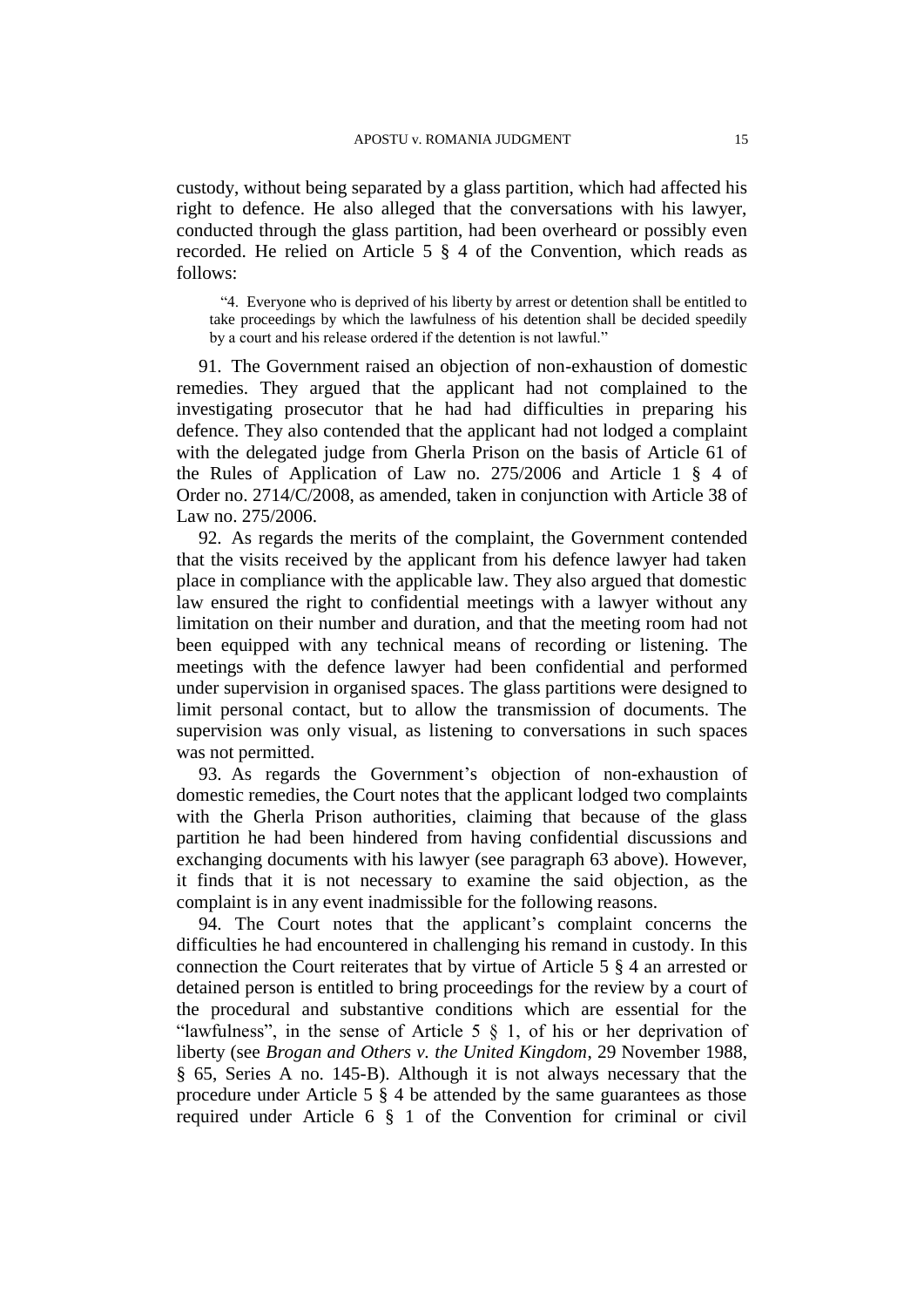litigation, it must have a judicial character and give to the individual concerned guarantees appropriate to the kind of deprivation of liberty in question. In order to determine whether proceedings provide the "fundamental guarantees of procedure applied in matters of deprivation of liberty" regard must be had to the particular nature of the circumstances in which such proceedings take place (see, among other authorities, *Megyeri v. Germany*, 12 May 1992, § 22, Series A no. 237-A). The proceedings must be adversarial and must always ensure equality of arms between the parties – the prosecutor and the detainee (see *Nikolova v. Bulgaria* [GC], no. 31195/96, § 58, ECHR 1999-II). Some form of legal representation of the detainee may be required, namely when he is unable to defend himself properly or in other special circumstances (see *Öcalan v. Turkey* [GC], no. 46221/99, § 70, ECHR 2005-IV).

95. The Court's task in the present case is to decide whether the applicant was able to receive effective assistance from his lawyer in challenging his remand in custody.

96. One of the key elements in a lawyer's effective representation of a client's interests is the principle that the confidentiality of information exchanged between them must be protected. This privilege encourages open and honest communication between clients and lawyers. The Court has previously held, in the context of Articles 8 and 6, that confidential communication with one's lawyer is protected by the Convention as an important safeguard of the right to defence (see, for instance, *Campbell v. the United Kingdom*, 25 March 1992, § 46, Series A no. 233, and Recommendation Rec(2006)2 (see paragraph 62 above)).

97. Indeed, if a lawyer were unable to confer with his client and receive confidential instructions from him without surveillance, his assistance would lose much of its usefulness, whereas the Convention is intended to guarantee rights that are practical and effective (see *Artico v. Italy*, 13 May 1980, § 33, Series A no. 37).

98. The Court has already held that an interference with the lawyer-client privilege and, thus, with a detainee's right to defence, does not necessarily require actual interception or eavesdropping to have taken place. A genuine belief, held on reasonable grounds, that their discussion was being listened to might be sufficient, in the Court's view, to limit the effectiveness of the assistance which the lawyer could provide. Such a belief would inevitably inhibit a free discussion between lawyer and client and hamper the detained person's right effectively to challenge the lawfulness of his detention (see *Castravet v. Moldova*, no. 23393/05, § 51, 13 March 2007).

99. The Court's specific task in the present case is to decide whether the applicant was able to receive effective assistance from his lawyer during his detention in Gherla Prison. It must therefore establish whether the applicant and his lawyer had a genuine belief, held on reasonable grounds, that their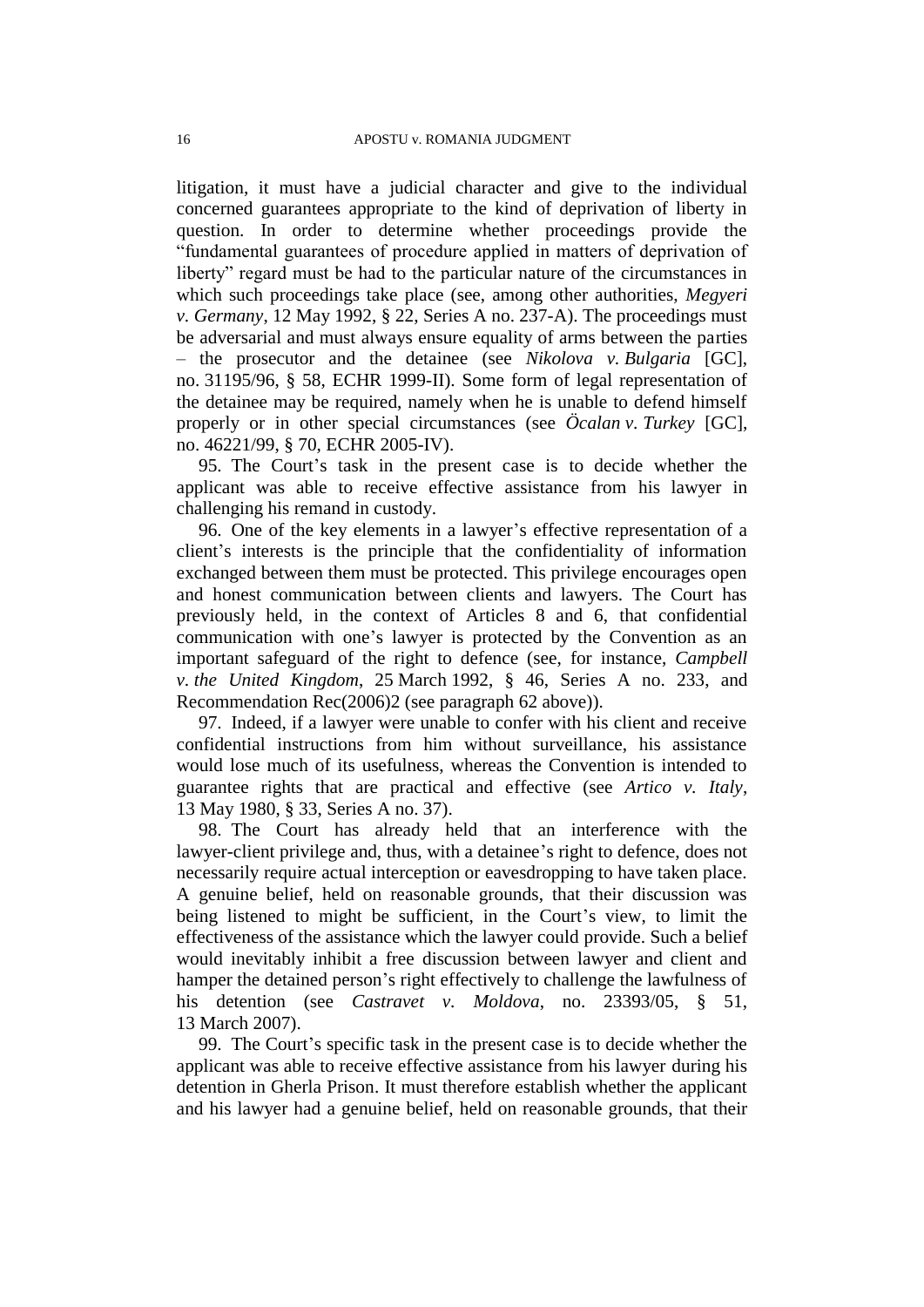conversation in the lawyer-client meeting room had been intercepted. It appears from the applicant's submissions that his fear of having his conversations with his lawyer intercepted had no basis. The Court notes that it has no evidence to verify the applicant's allegation that his conversations with his lawyer had been intercepted. Moreover, no evidence had been presented by the applicant to show that the glass partition was an obstacle to the transmission of documents between him and his lawyer.

100. The Court also notes that the applicant's situation in the present case is different from the applicant's situation in the case of *Castravet* (cited above, §§ 53-54). In the latter case the applicant's belief that his conversations were being listened to was based on the concern of the entire community of lawyers in Moldova, which led to a protest of the Bar Association that there were interception devices in the glass partition in the meeting room.

101. In the light of the above, the Court considers that while the partition may well have created certain obstacles to effective communication between the applicant and his lawyer, it appears that those difficulties in the present case did not impede the applicant from mounting an effective defence before the domestic authorities.

102. Therefore, this part of the application should be rejected as being manifestly ill-founded, pursuant to Article 35 §§ 3 (a) and 4 of the Convention.

## III. ALLEGED VIOLATION OF ARTICLE 8 OF THE CONVENTION

103. Lastly, the applicant complained that excerpts from the prosecution file – in particular, telephone conversations that had been intercepted by the authorities – had been published in the media. He contended that some of the conversations published in the press were of a strictly private nature and that their publication had not corresponded to a pressing social need. He relied on Article 8 of the Convention, which reads as follows:

"1. Everyone has the right to respect for his private and family life, his home and his correspondence.

2. There shall be no interference by a public authority with the exercise of this right except such as is in accordance with the law and is necessary in a democratic society in the interests of national security, public safety or the economic well-being of the country, for the prevention of disorder or crime, for the protection of health or morals, or for the protection of the rights and freedoms of others."

# **A. Admissibility**

104. The Government raised a plea of non-exhaustion of domestic remedies. They argued that there was no evidence that the applicant had brought the issue of the alleged breach of his right to respect for his private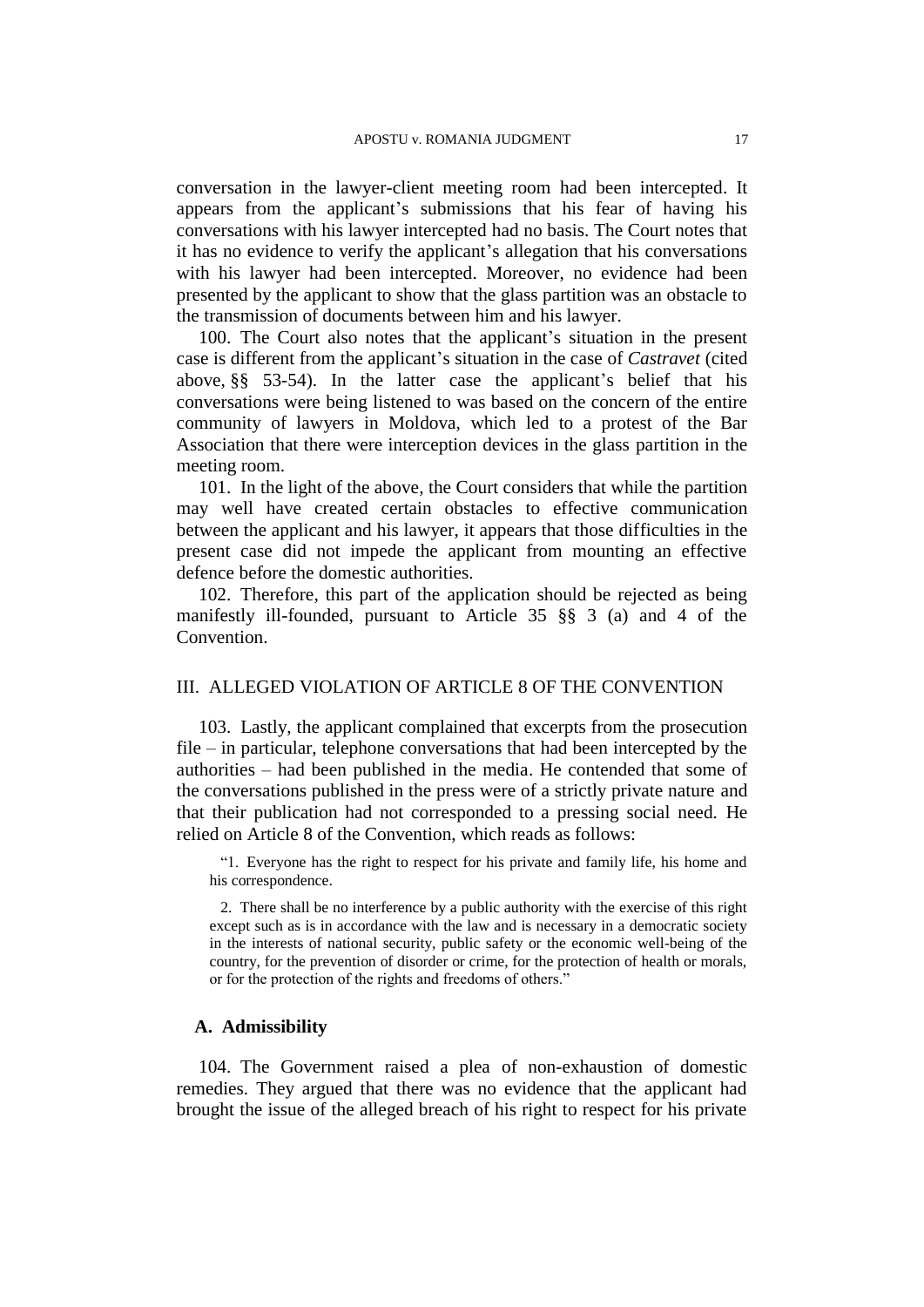life before the domestic courts. In their view, he could have lodged a criminal complaint for abuse of office or disclosure of professional secrets.

105. According to the Government, the applicant could also have lodged a request with the Judiciary Inspection of the Superior Council of the Magistracy to conduct a disciplinary inquiry into the circumstances in which the transcripts of his intercepted telephone conversations had been published.

106. The Government also argued that an action lodged under the Audiovisual Law (no. 504/2002) against the broadcasting company would have constituted an effective remedy, as well as an action lodged under the general tort law, namely Articles 1357 of the new Civil Code in conjunction with Articles 252 to 255 of the new Civil Code.

### *2. The Court's assessment*

107. The Court reiterates that the purpose of the exhaustion rule is to afford the Contracting States the opportunity of preventing or putting right the violations alleged against them before those allegations are submitted to it. However, the only remedies which Article 35 of the Convention requires to be exhausted are those that relate to the breaches alleged and at the same time are available and sufficient. The existence of such remedies must be sufficiently certain not only in theory but also in practice, failing which they will lack the requisite accessibility and effectiveness; it falls to the respondent State to establish that these various conditions are satisfied (see, among many other authorities, *Selmouni v. France* [GC], no. 25803/94, §§ 74-75, ECHR 1999-IV).

108. The Court notes that the Government made reference to several possible avenues that the applicant could have used in order to complain about a breach of his right to respect for his private life.

109. The Court also notes that the essence of the applicant's complaint was not about the publication of the excerpts from the criminal file by the press, but rather about the fact that the authorities had allowed that information to leak to the press. Therefore the remedies referred to by the Government concerning a possible complaint against the journalists or the media companies are not relevant to the case.

110. As regards a civil complaint under the general tort law in force at the relevant time, the Court notes that as the person responsible for the leak of information was not identified, the remedy put forward by the Government appears devoid of any real chance of success. The Government did not adduce any relevant examples of case-law to contradict this conclusion. In the present case, in the absence of a clear determination of the authority that was the source of the leak, it would be too burdensome for the applicant to have to lodge actions against all the institutions through whose hands the file had passed during the relevant time (see *Căşuneanu v. Romania*, no. 22018/10, § 71, 16 April 2013).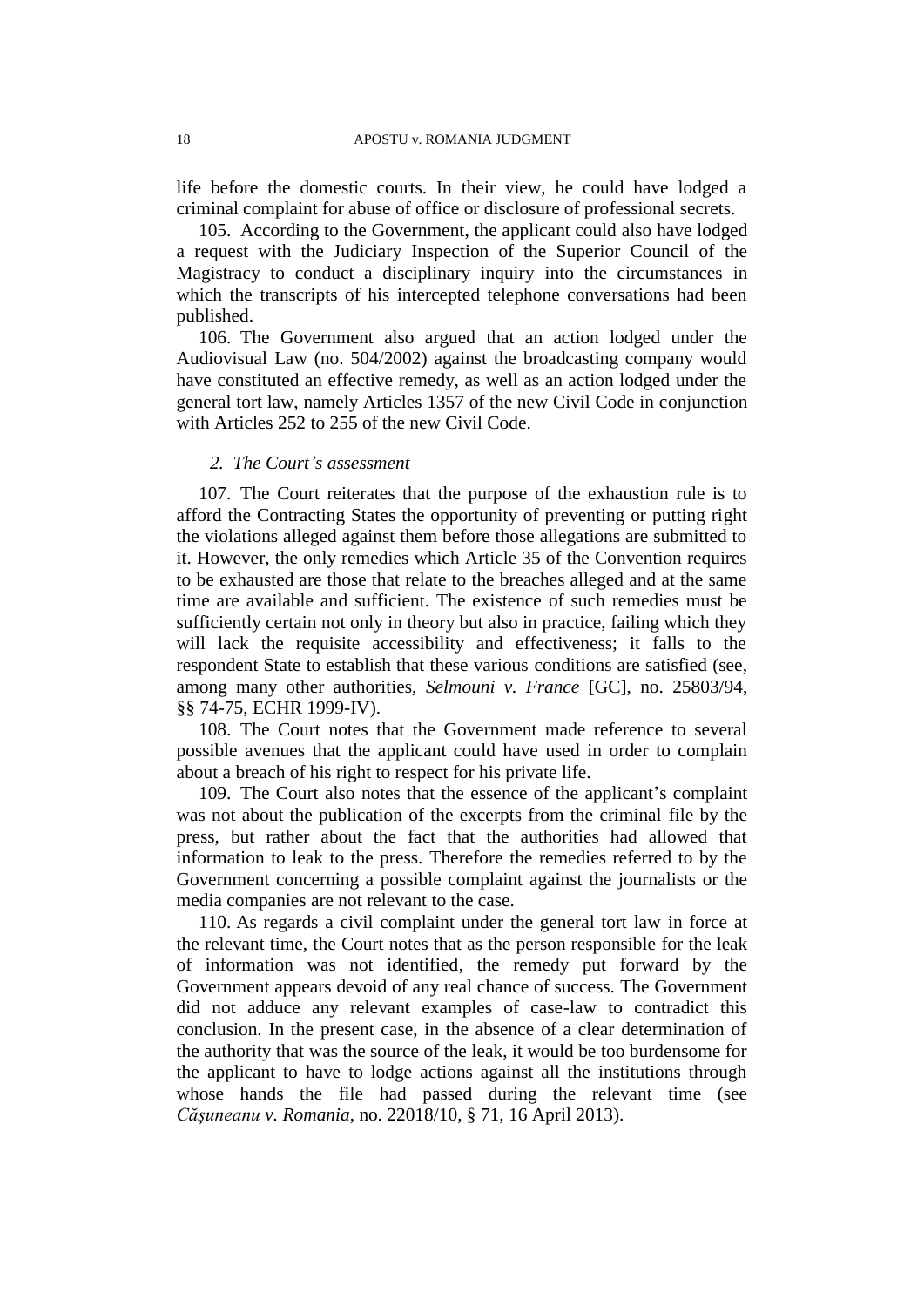111. It follows that the Government failed to prove that the applicant had had an effective remedy at his disposal for his complaint that his Convention rights had been violated.

Therefore, the Court dismisses the Government's preliminary objection.

112. This complaint is not manifestly ill-founded within the meaning of Article 35 § 3 (a) of the Convention, nor is it inadmissible on any other grounds. It must therefore be declared admissible.

# **B. Merits**

### *1. The Government's submissions*

113. The Government contended that according to the information provided by the DNA, no copies of the investigation file had been submitted to the press. Moreover, there had been no registered request from the press to have access to the criminal file during the investigation stage. There had been press releases at different essential stages of the investigation, such as the applicant's arrest and pre-trial detention, as well as the referral of his case to the court. The press releases had been issued with a view to the public interest in a criminal case involving the mayor of Cluj Napoca charged with corruption offences.

114. After the case file had been referred to the Cluj Court of Appeal, there had been twenty-four requests from the press for a copy of the interlocutory judgment ordering the applicant's pre-trial detention.

115. The Government further referred to the newspaper articles to which the applicant made reference in his application to the Court. Those of 10 and 11 November 2011 had made a concise reference to the charges brought against the applicant, without referring to any pieces of evidence in the criminal investigation file. The article of 16 December 2011 had been published after a copy of the interlocutory judgment ordering the applicant's pre-trial detention, containing extracts from the transcription of the applicant's communications, had been handed to the press. The articles of 5, 6 and 10 February 2012 were published after the indictment had been issued. As the case became public, journalists were allowed access to the case file.

116. The Government submitted that society's right to information on the behaviour and activities of public figures prevailed over the right of those persons to the protection of their public image. They pointed out that the material in question concerned exclusively the criminal charges against the applicant, and not his private life.

117. Lastly, the Government contended that the applicant's image had not been affected by the publication of the information. He had failed to demonstrate how he had been affected by the publication of that material.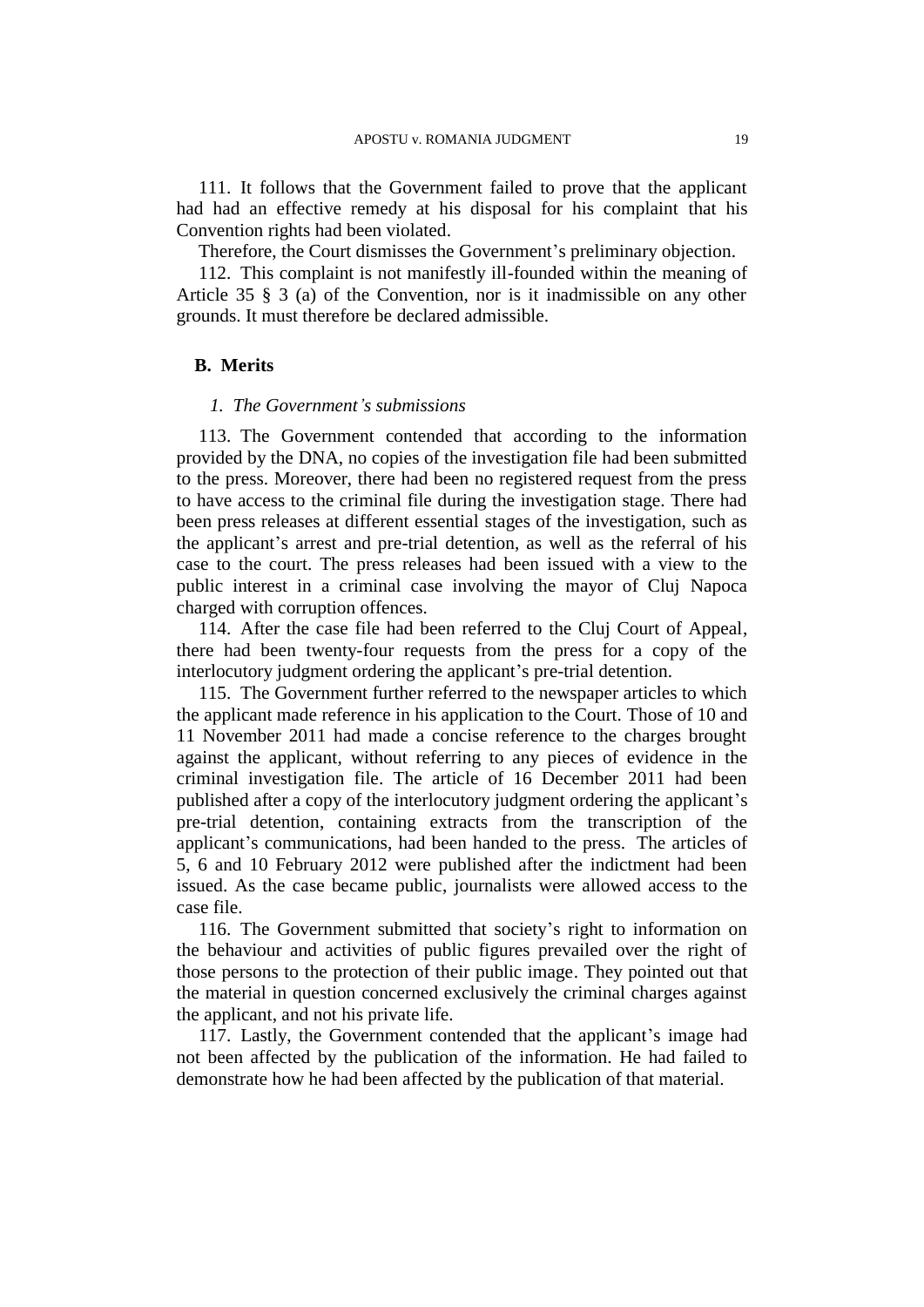### *2. The Court's assessment*

#### **(a) General principles**

118. The Court makes reference to the principles it has established in its recent case-law concerning the protection afforded by Article 8 of the right to reputation (see *Petrina v. Romania*, no. 78060/01, §§ 27-29 and 34-36, 14 October 2008; *A. v. Norway*, no. 28070/06, §§ 63-65, 9 April 2009; *Von Hannover v. Germany (no. 2)* [GC], nos. 40660/08 and 60641/08, §§ 95-99, ECHR 2012; and *Axel Springer AG v. Germany* [GC], no. 39954/08, §§ 78-95, 7 February 2012). In particular, it reiterates that by virtue of the positive obligations inherent in effective respect for private life, the Court must examine whether the national authorities took the necessary steps to ensure effective protection of that right (see *Craxi v. Italy (no. 2)*, no. 25337/94, § 73, 17 July 2003).

119. The Court also reiterates that in cases where confidential information has been leaked to the press, it has established that it is primarily up to the States concerned to organise their services and train staff in such a way as to ensure that no confidential or secret information is disclosed (see *Stoll v. Switzerland* [GC], no. 69698/01, §§ 61 and 143, ECHR 2007-V, and *Craxi*, cited above, § 75).

120. Lastly, the Court points out that as a matter of principle, the right to respect for private life and the right to freedom of expression are equal rights for the purposes of the Convention and are entitled to equal protection when balanced against each other (see *Cășuneanu*, cited above, § 82).

# **(b) Application of those principles to the present case**

### *i) Whether the applicant suffered harm*

121. The Court notes at the outset that excerpts from the prosecution file became public before the beginning of the adversarial phase of the proceedings, that is, before the prosecutor lodged the indictment with the court.

122. The Court's role in the present case is to examine whether the leak by the authorities of information from the applicant's criminal file, followed by its publication in newspapers infringed the applicant's right to protection of his private life.

123. The Court further observes that telephone conversations are covered by the notions of "private life" and "correspondence" within the meaning of Article 8 (see, among other authorities *Craxi*, cited above, § 57 and *Drakšas v. Lithuania*, no. 36662/04, § 52, 31 July 2012). In the case at hand, although not without relevance for the criminal proceedings, the content of the recordings gave away information on the applicant's private affairs and thus put him in an unfavourable light, giving the impression, before the national authorities had even had the possibility to examine the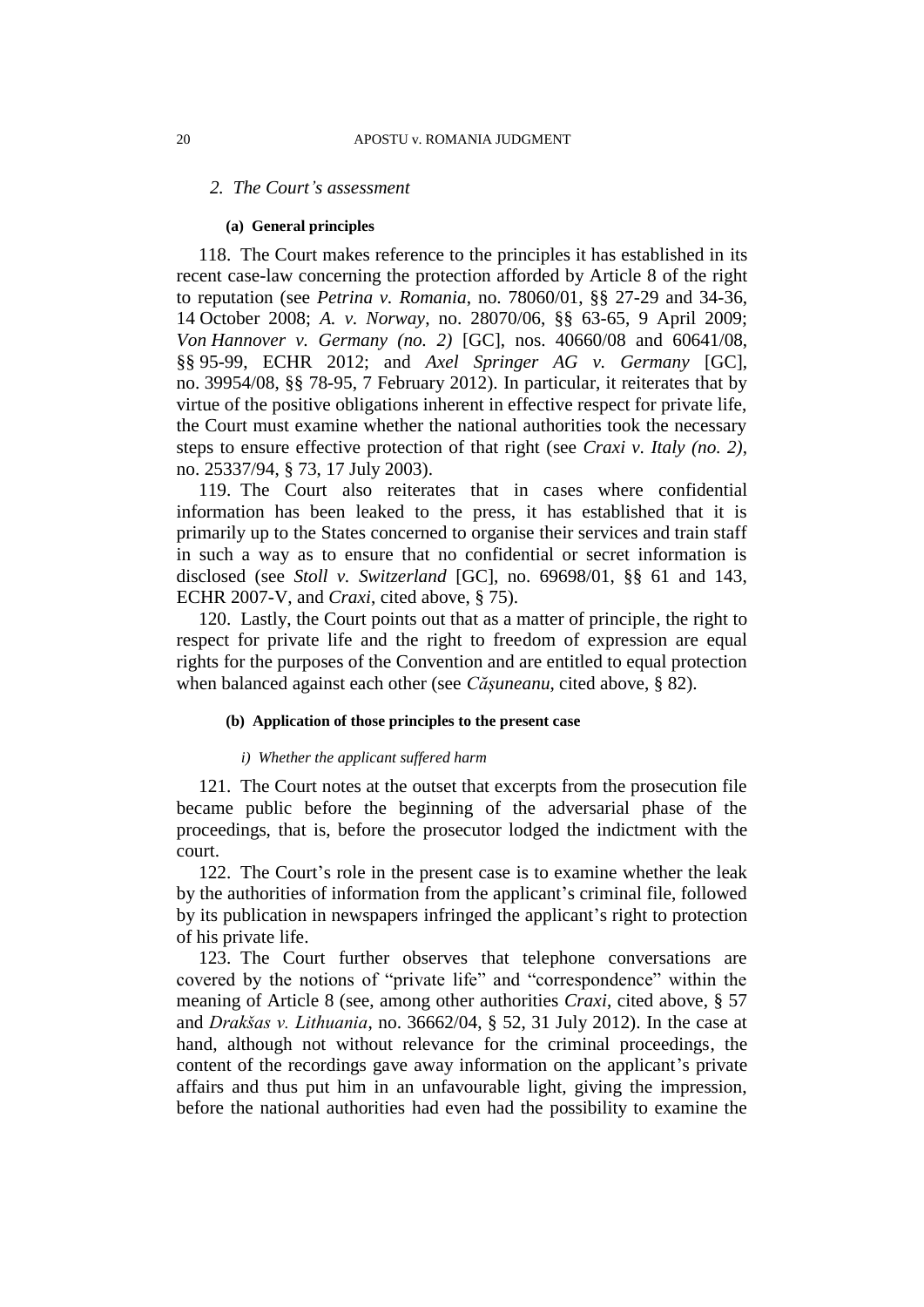accusations, that he had committed crimes. Moreover, part of the telephone conversations published were to a certain extent of a strictly private nature and had little or no connection with the criminal charges against the applicant (see *Craxi*, cited above, § 66).

124. In the Court's opinion, the leak to the press of non-public information from the criminal file can be considered, in the circumstances of the case, namely given the subsequent publication, to have constituted an interference with the applicant's right to respect for his private life.

125. As for the consequences that the leak to the press had for the applicant, the Court notes that once the information had been published, the applicant found himself with no means to take immediate action to defend his reputation, as the merits of the case were not under examination by a court, and the authenticity or accuracy of the telephone conversations and their interpretation could thus not be challenged. It has also established that the applicant had no means whatsoever of complaining against the authorities about the said leak (see paragraph 112 above).

126. It can thus be concluded that the applicant suffered harm on account of the interference with his right to respect for his private life by the leaking to the press of excerpts from his telephone conversations.

### *ii) Whether the authorities' response was adequate*

127. The Court will further examine the protection afforded by the State of the applicant's right, and whether the authorities discharged themselves of their positive obligations under Article 8.

128. The Court notes that the publication of the material in question did not serve to advance the criminal prosecution. The information would have become accessible at the latest when the prosecutor deposited the case file with the court's registry. Moreover, some of the conversations published in the press were of a private nature and their publication in the press did not correspond to a pressing social need. It follows that the leak was not justified.

129. The Court reiterates that by its very nature the procedure for telephone tapping is subject to very rigorous judicial control and thus it is logical that the results of such an operation should not be made public without an equally thorough judicial scrutiny (see, *mutatis mutandis*, *Dumitru Popescu v. Romania* (no. 2), no. 71525/01, §§ 44 and 70-84, 26 April 2007).

130. It is to be noted that the public's access to information from a criminal case file is not unlimited or discretionary, even once the case has been lodged with a court. According to the applicable rules and regulations, the access of the press to the files concerning proceedings for the confirmation or authorization of telephone interceptions and recordings is limited (see paragraphs 69 and 70 above). Moreover, the judges might decide, in justified circumstances, not to allow a third party access to the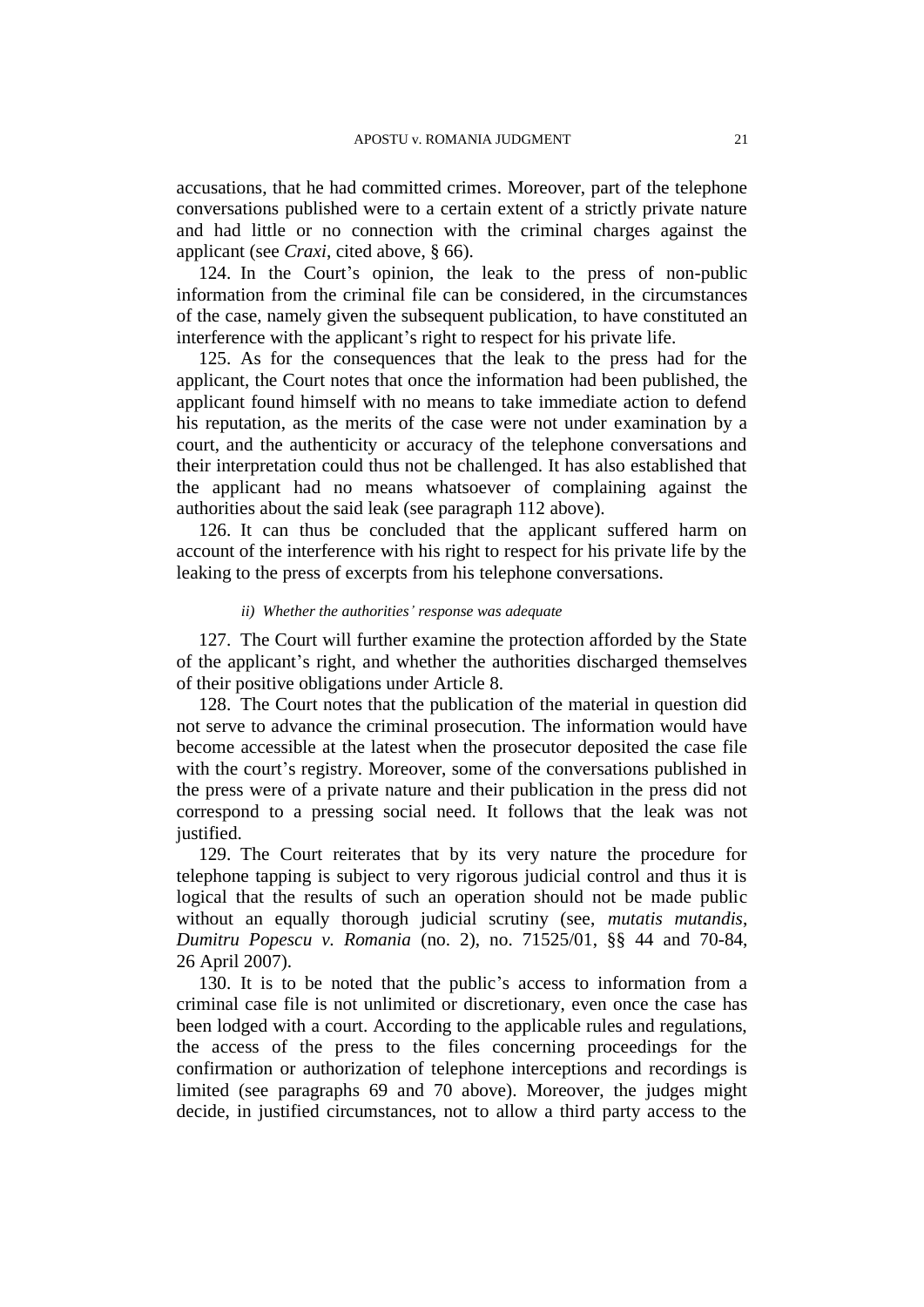case files. The Court cannot exclude that a judge dealing with such a request may undertake a balancing exercise of the right to respect for private life against the right to freedom of expression and information. Thus, the access to information is legitimately subject to judicial control.

131. However, no such possibility exists if, as in the present case, the information is leaked to the press. In this case, what is of the utmost importance is, firstly, whether the State organised their services and trained staff in order to avoid the circumvention of the official procedures (see *Stoll*, cited above, § 61) and, secondly, whether the applicant had any means of obtaining redress for the breach of his rights.

132. In the light of the above considerations, the Court holds that in the instant case the respondent State failed in their obligation to provide safe custody of the information in their possession in order to secure the applicant's right to respect for his private life, and likewise failed to offer any means of redress once the breach of his rights had occurred. There has consequently been a violation of Article 8 of the Convention.

# IV. OTHER ALLEGED VIOLATIONS OF THE CONVENTION

133. Lastly, the applicant raised complaints under Articles 5 §§ 1 and 3 of the Convention concerning his arrest and pre-trial detention.

134. The Court has examined these complaints as submitted by the applicant. However, having regard to all the material in its possession, and in so far as they fall within its jurisdiction, the Court finds that they do not disclose any appearance of a violation of the rights and freedoms set out in the Convention or its Protocols. It follows that these complaints must be rejected as manifestly ill-founded, pursuant to Article 35 §§ 3 and 4 of the Convention.

# V. APPLICATION OF ARTICLE 41 OF THE CONVENTION

# 135. Article 41 of the Convention provides:

"If the Court finds that there has been a violation of the Convention or the Protocols thereto, and if the internal law of the High Contracting Party concerned allows only partial reparation to be made, the Court shall, if necessary, afford just satisfaction to the injured party."

136. The applicant submitted his claim for just satisfaction outside the time-limit set by the Court. Accordingly, the Court considers that there is no call to award him any sum on that account.